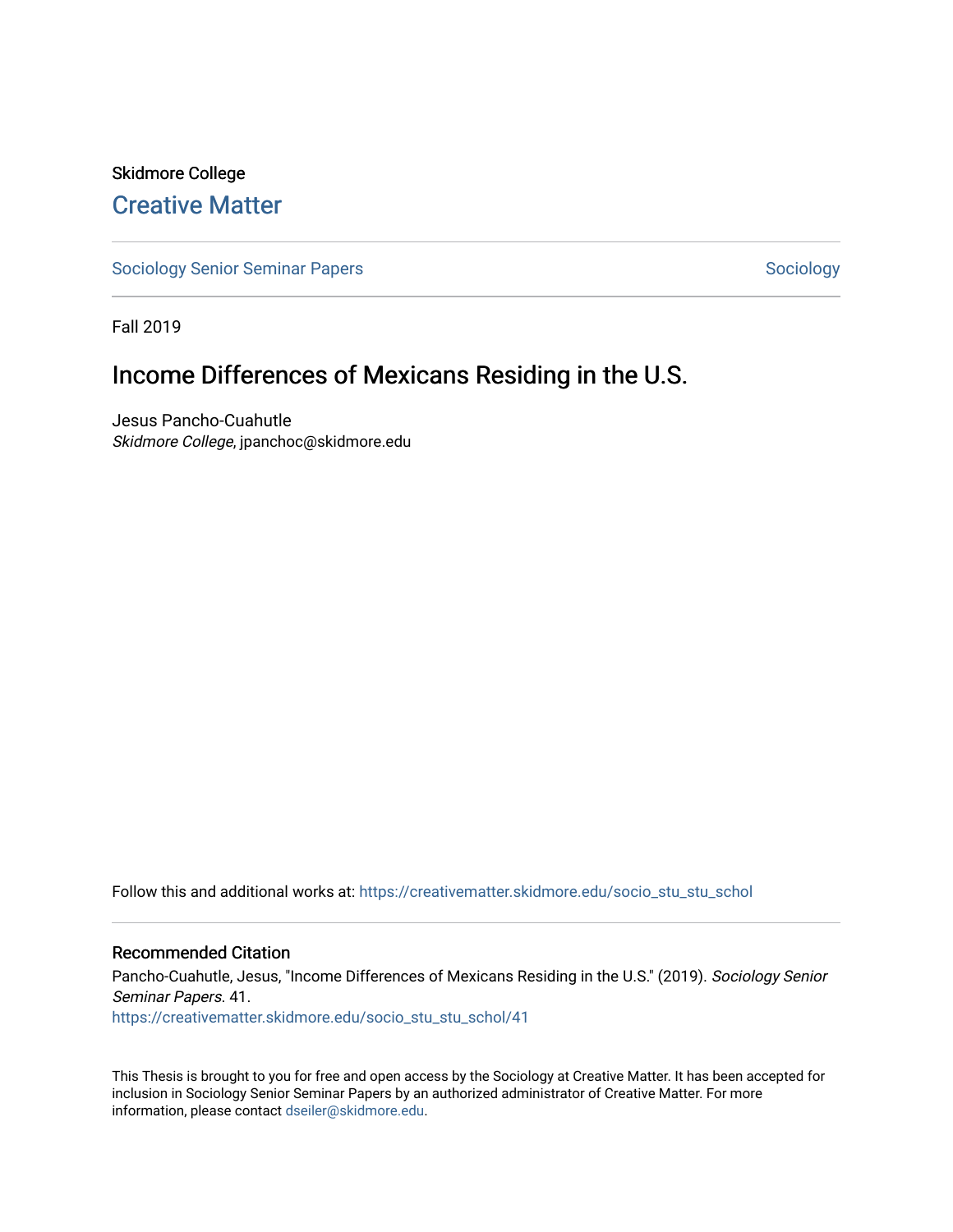## Running Head = MEXICAN INCOME

**Income Differences of Mexicans Residing in the U.S.\***

Jesus Pancho-Cuahutle

Skidmore College

Word Count  $= 5134$ 

\*Please direct all correspondence to Jesus Pancho, 815 N. Broadway, Saratoga Springs, NY 12866. Email: jpanchoc@skidmore.edu Special thanks to Professor Catherine Berheide, Professor Ruth Hernandez, Professor Amon Emeka, and the sociology department of Skidmore College for their support and guidance throughout this project.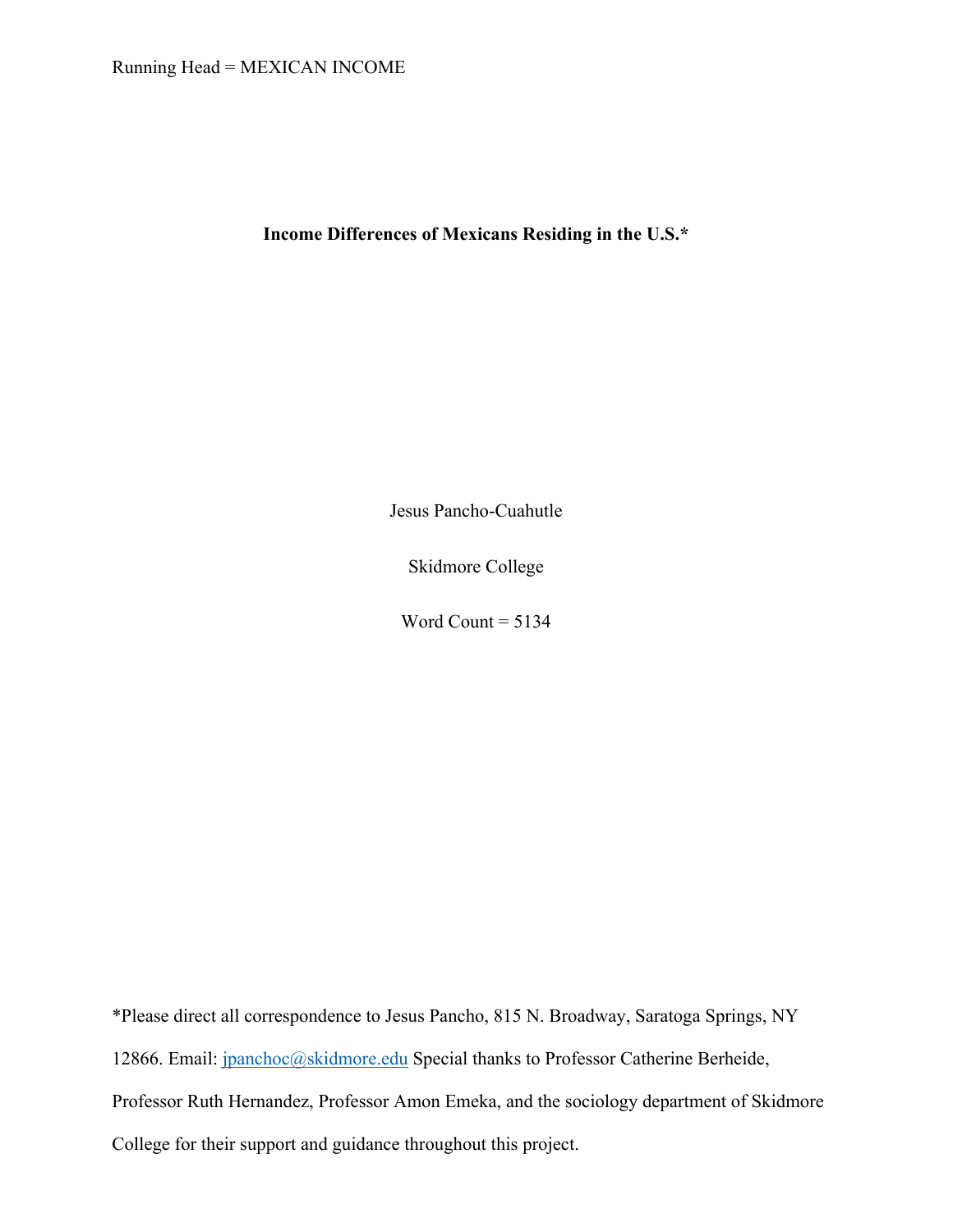# **Income Differences of Mexicans\* Residing in the U.S.**

#### ABSTRACT

This study examines whether Mexicans who reside in the U.S. earn a higher income if they reside in a large population size area, such as an urban city. I propose that Mexicans will earn a higher income if they reside in a large population size area. I analyze data collected from the 2018 General Social Survey (GSS). Of the 5,200 participants sampled, I created a subset of respondents who ethnically identified as Mexican, which narrows the sample to 163 cases. The results reject my hypothesis that population size area influences income. The findings reveal that education and sex have more of an impact on income than population size area. Education is the most significant predictor of income. This result is consistent with research as education is a predictor of higher income (Farmer and Moon 2009).

\*For this paper, I use Mexicans to refer to all participants regardless of generation (e.g., Mexican-Americans) or documentation status (Mexican-immigrants).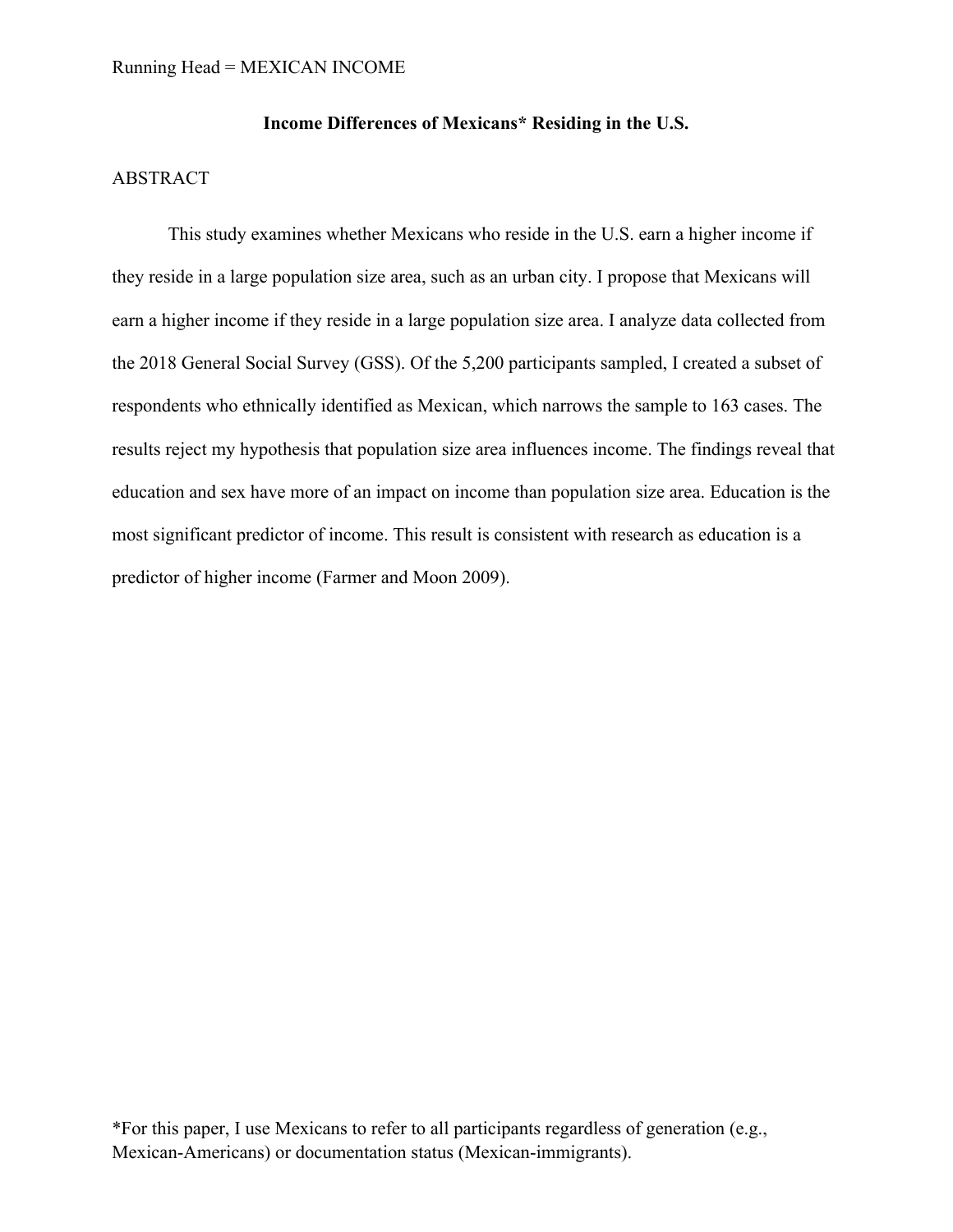#### **Income of Mexicans Based on Population Size**

Mexicans are the largest group of immigrants residing in the U.S. and makeup nearly twenty-five percent of the immigrant population. They live in a wide range of places from small sparsely population size areas to the largest most densely populated central cities in the country. Like most immigrants, Mexicans move according to any open opportunity for improvement of lifestyle not only for themselves but also for their future family. For this reason, it is essential to know whether Mexicans earn a higher income if they reside in a large population size area, such as an urban city?

Ranging from large populated central cities to small rural towns, Mexican immigrants reside in several residential areas across the U.S. where they settle in and form families. In some areas such as New York City, there is increasing support for an improvement of overall quality of life which includes more funding into public sectors such as schools.

This study has the potential to reveal different patterns of residence and how they reflect assimilation within the contemporary U.S. This research has the potential to tell us if population size area impacts income, not just for Mexicans, but for other immigrants as well.

Based on the theory of classic assimilation, immigrant groups follow a "straight line" toward social acceptance in their destination. Straight-line assimilation theory is an intergenerational process whereby native-born generations acculturate and achieve a higher status than the previous generation (Gans 1992). Accordingly, over time values and norms such as language and religion will reflect the dominant group. This theory explains that immigrant groups such as Mexicans can settle in a single location and assimilate with the host group. Children of immigrants will later leave their community in search of another community with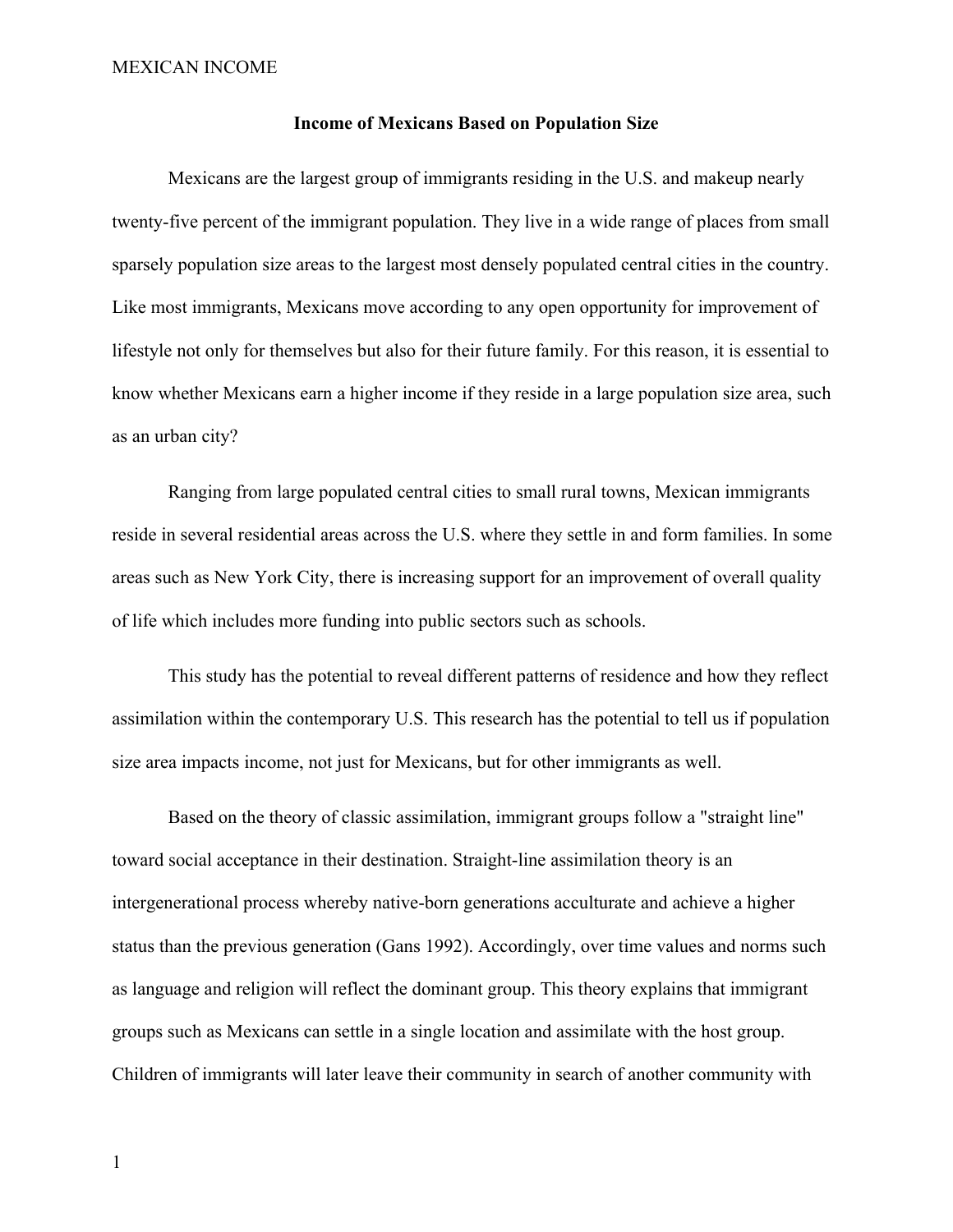higher income. Conducting this research will allow us to see income patterns as evidence of assimilation among Mexican immigrants. Assimilation applies to immigrant groups moving into a new location in search of opportunities for upward mobility. Seeing high rates of income in urban cities where there is a large population size area can lead to the following statement: higher population size area leads to higher income. I hypothesize the bigger the population size area Mexicans reside in, the higher their income will be.

#### THEORETICAL FRAMEWORK

#### *Classic Assimilation Theory*

Assimilation is the process of an immigrant group integrating into the host society. In order for assimilation to happen in the U.S., the immigrant group must accept cultural and social values that are present in the host society. In that way, the immigrant group can gain social mobility through education and income (Alba and Nee 1997; South, Crowder and Chavez 2005). Classic assimilation describes the adaptation of European immigrants in the U.S. during the 19th and 20th centuries. In classic assimilation theory, immigrant groups follow a direct path to their social destination. Once the immigrant group settles in their new destination, the native-born generation acculturates further. Their status elevates in comparison to the previous generation (Gans 1992). Classic assimilation is also known as straight-line assimilation.

## *Segmented Assimilation Theory*

During the 1960s, new waves of immigrants came to the U.S. One of the largest contemporary groups are Mexicans. They tend to live in predominately Mexican ethnic communities when they first arrive and overwhelmingly select friends who are also Latinx immigrants (Portes and Zhou 1993). For the most part, Mexican immigrants tend to retain their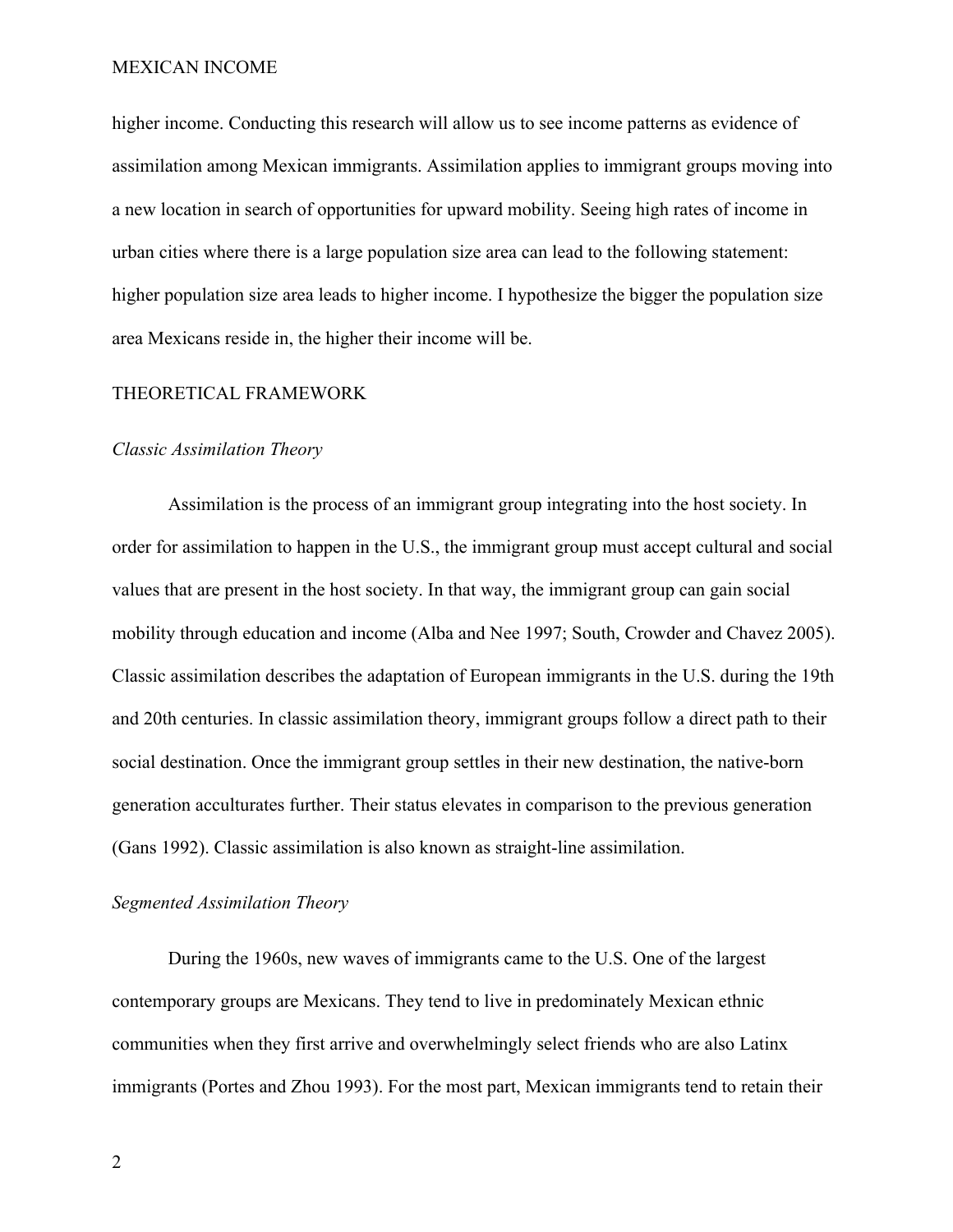cultural values. This pattern does not fit the classical theory of assimilation where the immigrant group must let go of their old values in order to gain social status within the new group (Nichols 2012; Tran and Valdez 2017). The sociologists Alejandro Portes and Min Zhou (1993) redesigned a new theory of assimilation that best describes assimilation patterns among Mexican immigrants today. This theory also referred to as segmented assimilation, suggests that immigrant groups will assimilate in the context of their co-ethnic groups and communities (Nichols 2012; Portes and Zhou 1993; Tran and Valdez 2017; Valdez 2006). New immigrants often move to central cities, and they usually live in single ethnic communities in the years after they arrive (Alba and Nee 1997; Farmer and Moon 2009; Gans 1992). A limitation of segmented assimilation theory is that not all immigrants will gain the same level of social acceptance over time. Nonetheless, it fits the Mexican case better than classical assimilation theory.

Assimilating in the U.S. can lead to a smooth acceptance or a traumatic confrontation (Zhou 1997). This idea confirms the view of being white as the model American. Second generation Mexicans tend to hold on to their parent's language and cultural values, which can put them at risk for downward assimilation (Nichols 2012; Portes and Zhou 1993; Valdez 2006). Downward assimilation occurs when there is a lack of community and or parental support. Thus, the youth encounter racial discrimination, unfair labor/housing markets, and a weak educational system which prevents social mobility. On the contrary, several children of Mexican immigrants learn English and adopt American values faster than their parents. The adoption of American values hinders the process of acculturation in the U.S. It makes Mexicans more vulnerable to prejudice form non-Hispanic blacks and whites which leads to downward assimilation (Tran and Valdez 2017).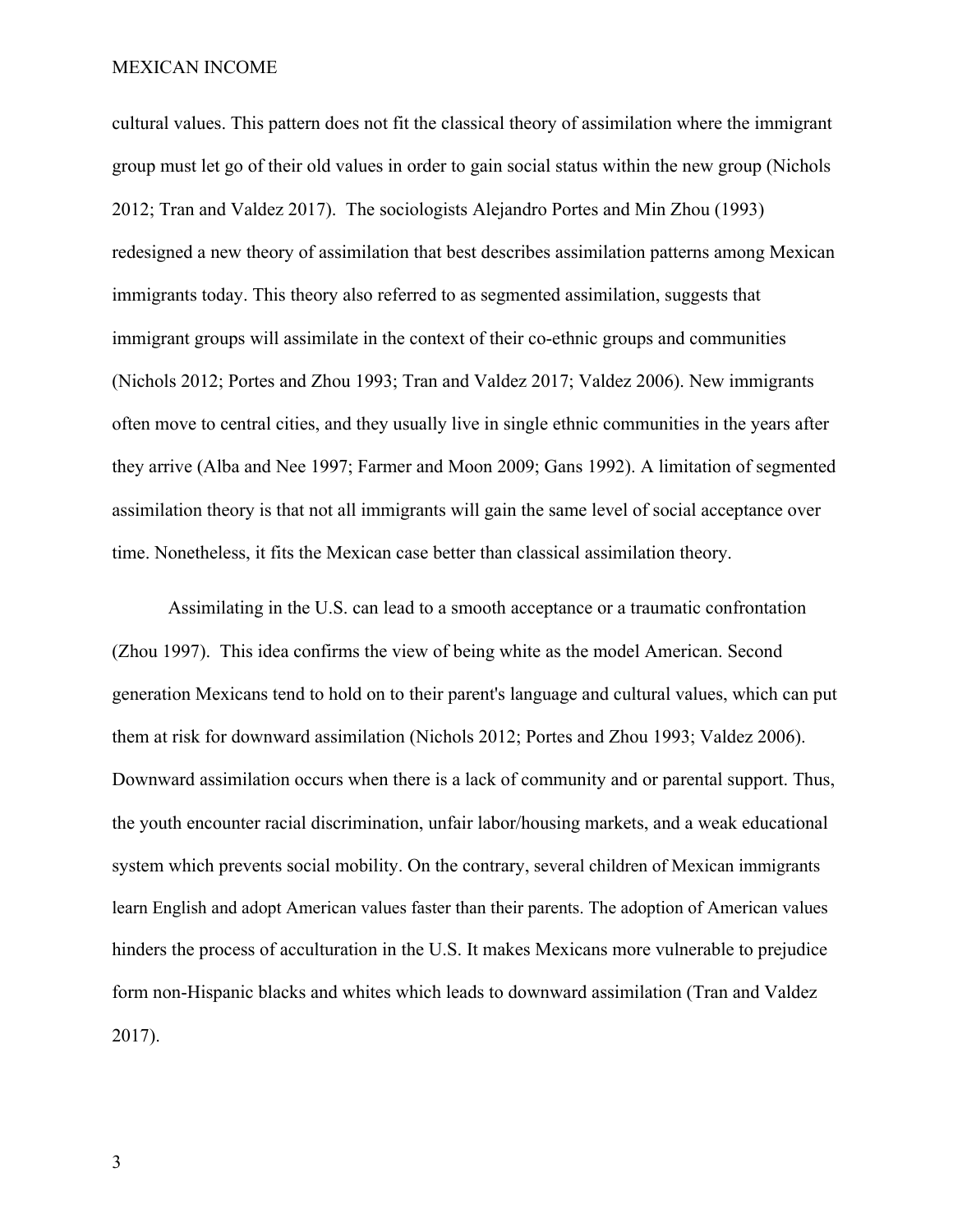Societal barriers such as racial discrimination impacts educational and employment paths for Mexicans. According to segmented assimilation, holding on to cultural values and residing in an ethnic community can help Mexicans adjust to their environment. If the ethnic community has strong values with a common language, the residents will invest and give back into the community which creates a healthy family support system that helps withstand the hostility and prejudice Mexicans often encounter as racial and ethnic minorities (Nichols 2012). Leading to the creation of protective co-ethnic communities, these communities range in population size areas.

To date, research notes that Mexicans tend to follow either a path of upward mobility or downward mobility (Park, Myers and Jiménez 2014; Roberto 2011; South et al. 2005). This theory recognizes that immigrants are integrating into different segments ranging from affluent middle-class suburbs to impoverished inner-city ghettos, as well as living in a small rural ethnic community (Portes and Zhou 1993). Currently Mexicans are migrating to larger population size areas compared to previous years where their main destination in the U.S. was in small rural farms (Durand, Massey and Zenteno 2001; Jargowsky 2009; Portes and Zhou 1993).

## *Socio-Economic Assimilation Theory*

Another revised version of assimilation theory is socio-economic theory. Often confused with social mobility, socio-economic assimilation states that immigrant groups will experience upward mobility through the attainment of average or above-average socio-economic standing. I indicate socio-economic standing by high levels of education, occupation, income, and wealth (Alba and Nee 1997; South et al. 2005). While previous models of assimilation include language as an indicator of assimilating, socio-economic assimilation does not. Since this study focuses on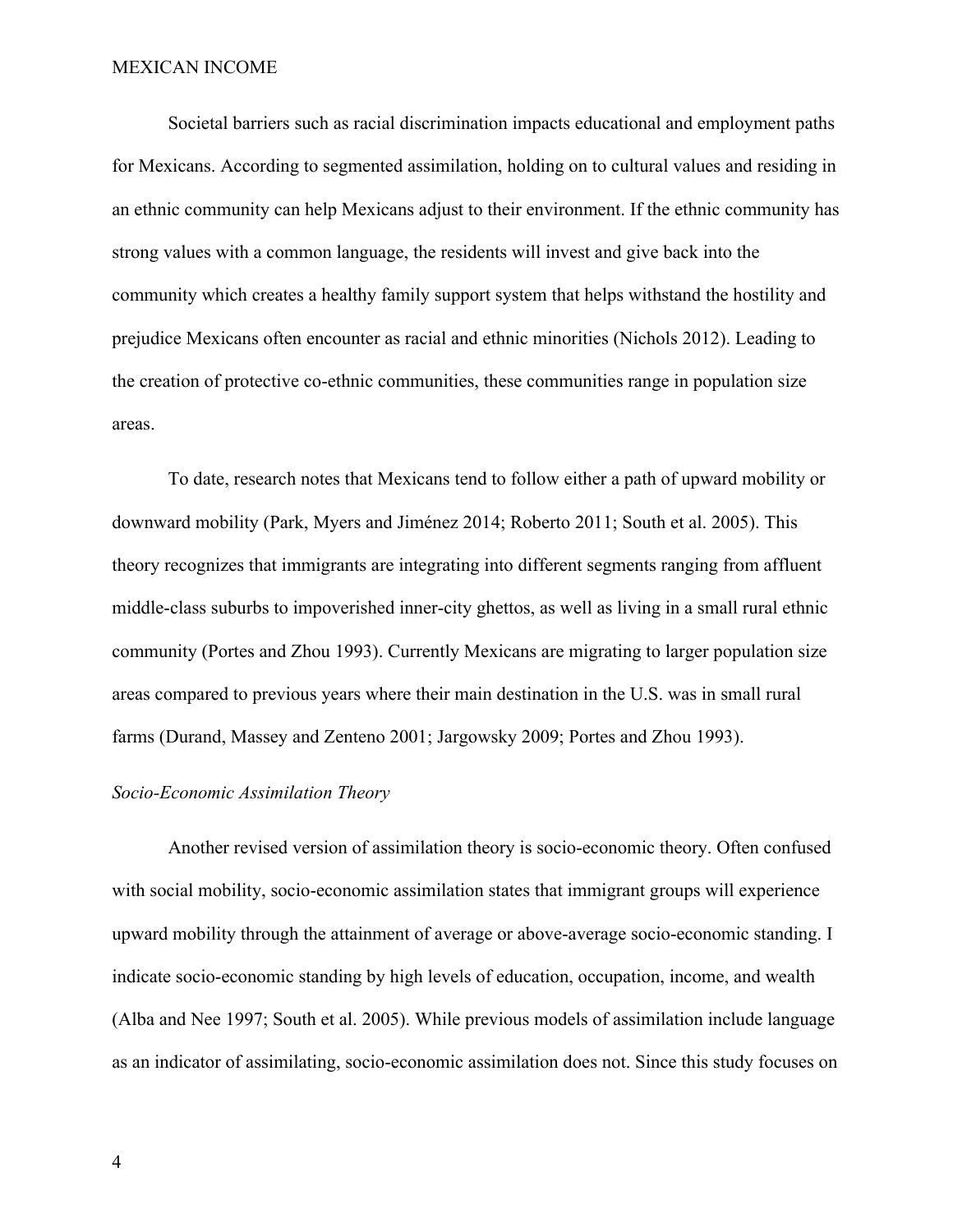income outcomes of Mexicans, socio-economic assimilation theory best describes patterns of income and education among Mexicans living in the U.S.

In this study, I will use the following theories of assimilation to analyze whether Mexicans earn a higher income if they live in a co-ethnic community. Therefore, I hypothesize that Mexicans who reside in larger population size area will earn a higher income.

## LITERATURE REVIEW

#### *Assimilation and Place of Residence*

The U.S. is the most desired destination for Mexicans because it is geographically close to Mexico. Also, it has a lot of job opportunities, better employment, and an overall improved quality of life (Farmer and Moon 2009; Rendall and Parker 2014; Sánchez 2018). For the most part, Mexicans who immigrate to the U.S. are from low-income backgrounds. Given this disadvantage, Mexicans tend to settle in high-poverty neighborhoods, in the proportion of their income, where they have access to low-cost housing called *barrios* (Brown 2007; Jargowsky 2009; Portes and Zhou 1993). These segregated barrios are disproportionately African American and Latinx<sup>1</sup>, which tend to delay and or modify assimilation patterns (Brown 2007; Portes and Zhou 1993).

Within the Mexican community, there is a presence of intergroup boundaries that sharpens the experience and expectations of ethnic authenticity providing Mexican ethnic enclave to have parallel institutions, vernacular information networks and familiar cultural practices (Jargowsky 2009; Jiménez 2008). Although the presence of a large Mexican population in the ethnic enclave increases the shared experiences such as cultural values, Mexicans

 $1$  I use the term Latinx to be inclusive of gender identity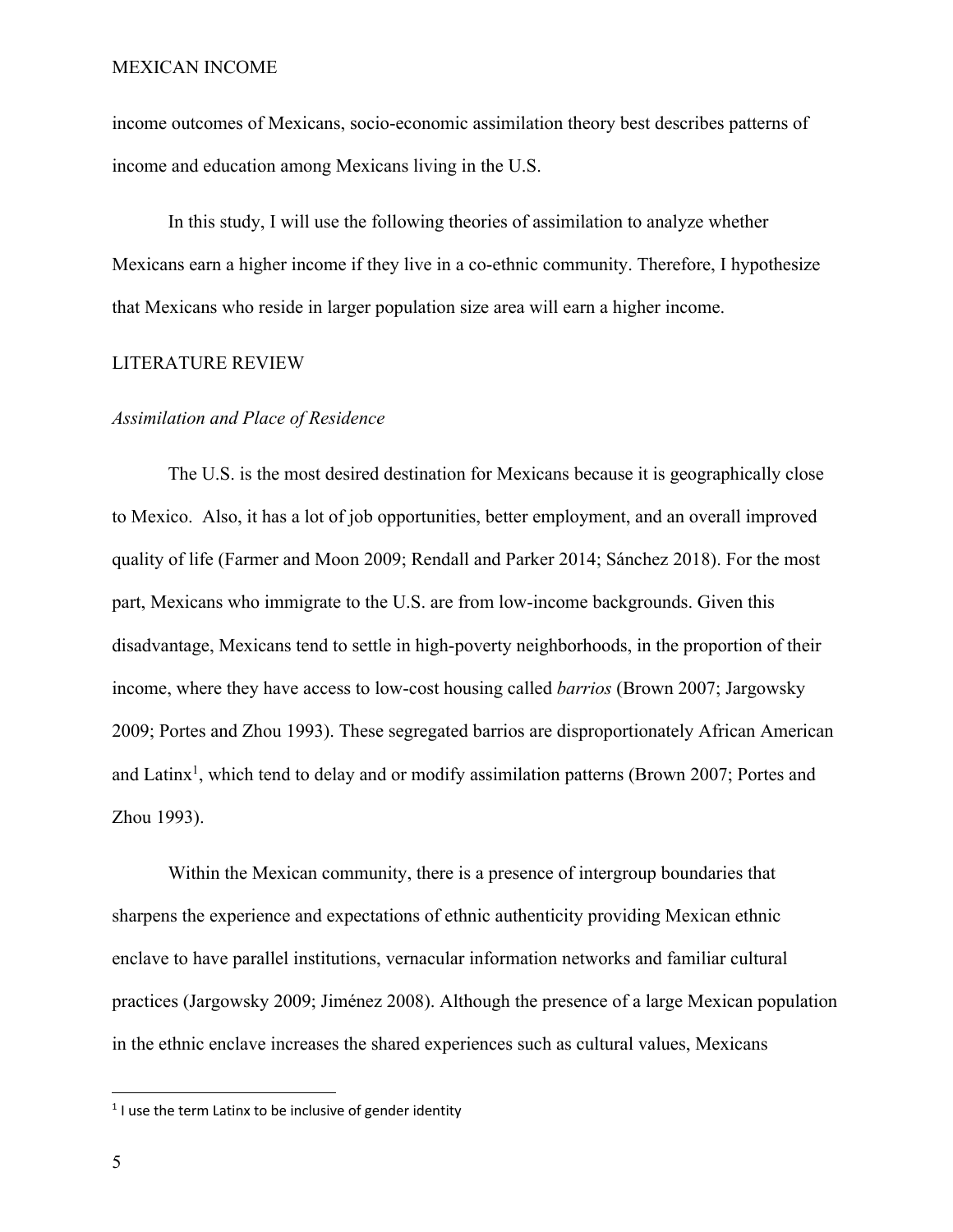experience social problems such as crime, gangs, drug and alcohol abuse, dilapidated housing and failing schools that plague high-poverty areas. (Jargowsky 2009).

Today, Mexicans live anywhere between rural, small cities and towns and are residing in destinations outside of traditional immigrant gateways (Jargowsky 2009; Rendell and Parker 2014). Overall analyses show that many immigrant groups move from higher- to lower-poverty neighborhoods over time (Jargowsky 2009; Park el al. 2017).

#### *Education*

Roughly sixty percent of today's Mexican immigrants have less than a high school diploma, are less fluent in English and have less work experience than previous generations of Mexican immigrants (Farmer and Moon 2009; Nichols 2012). Since Mexicans lack human capital, such as English fluency and work experience, this impacts their socio-economic standing as well as opportunities in the labor market (Farmer and Moon 2009; Nichols 2012). Education attainment is necessary for the improvement of family household income (Farmer and Moon 2009).

There is a rise of second-generation Latinx students, particularly those of Mexican ethnicity, who are attending college at higher rates than before (Nichols 2012). Mexicans who reach high levels of education serve as role models and mentors for the younger generation to obtain the same if not higher educational track (Nichols 2012). Despite the rise of education, there is a considerable percentage of Mexicans who do not complete a college-level degree. Low levels of education hinder their social mobility putting Mexicans at risk of downward mobility (Crosnoe and Gonzalez 2005; Tran and Valdez 2017). Mexicans who are first-generation students find it challenging to navigate college, as it is confusing and intimidating. Mexicans can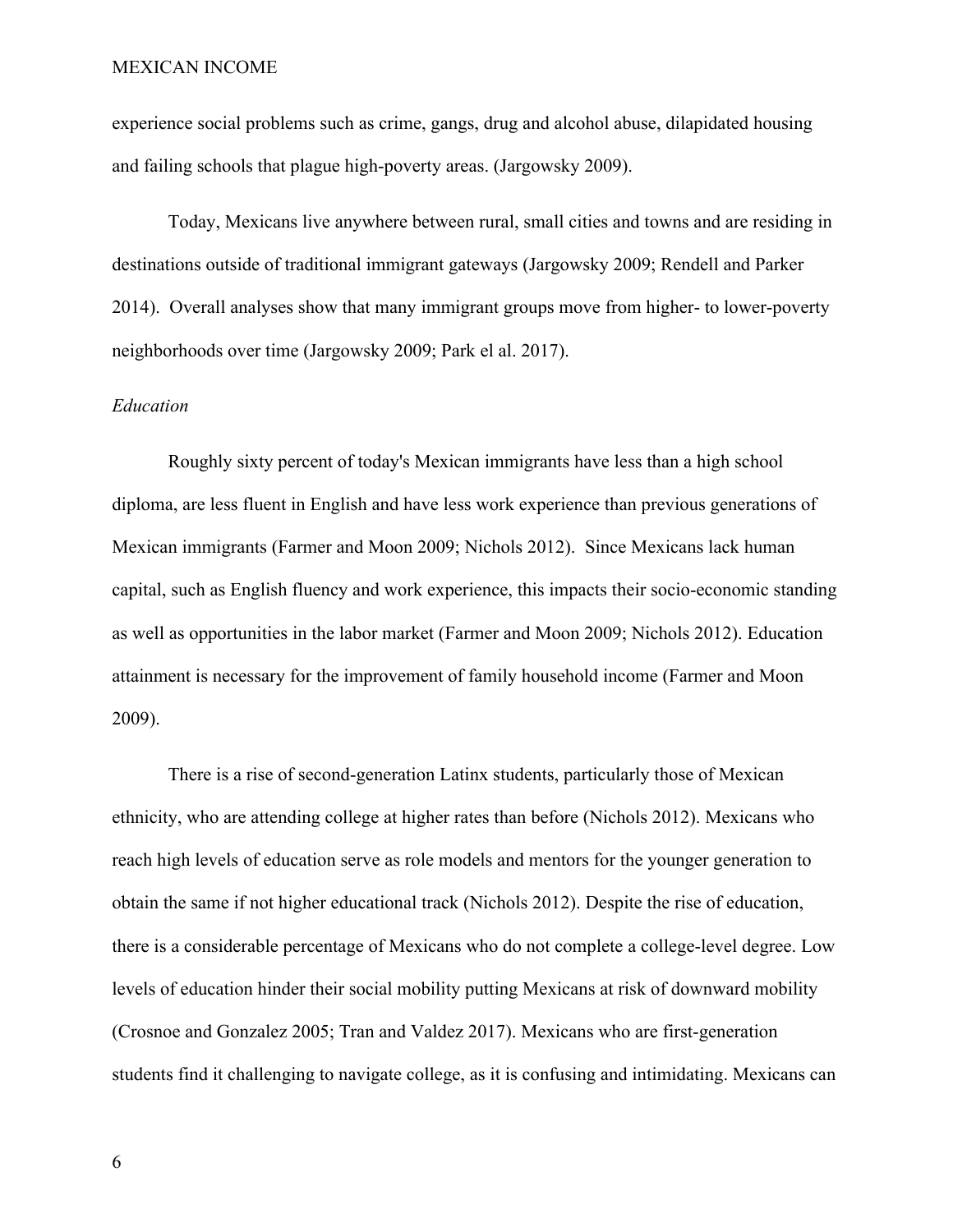quickly become discouraged as they face seemingly insurmountable odds (Crosnoe and Gonzalez 2005; Nichols 2012).

#### *Income (Socio-Economic-Status)*

Population predictions show that the Mexican population in the U.S. will continue to rise. Although Mexicans are arriving to the U.S. in large numbers, the majority of Mexicans who migrate to the U.S. consist of a working-class population and are agricultural, unskilled, and skilled manual laborers (Durand et al. 2001). Given the lack of education and human capital (work experience), this influx of Mexican immigrants come from small towns and rural areas of Mexico, where they experience disadvantages such as poor education and low income (Farmer and Moon 2009).

In the early 20th century, European immigrants worked jobs with adverse conditions and unregulated. Because of these experiences, the U.S. passed several laws that regulated and improved working conditions and wages for immigrants. Today, Mexicans have access to better jobs compared to the jobs worked by earlier European immigrants in the 20th century (Alba and Barbarosa 2016). Despite the improvement of immigrant work experiences in the U.S., recent changes in immigration policy and economic restructuring affect the socio-economic standing of Mexicans which raises the question, are Mexican men and women paid similarly? (Alba and Barbarosa 2016; Valdez 2016).

The children of Mexican immigrants are denied daily participation in most institutions of mainstream life due to their parents' lack of ability to speak English as well as low-paying jobs that lack pensions or Social Security (Brown 2007; Roberto 2011).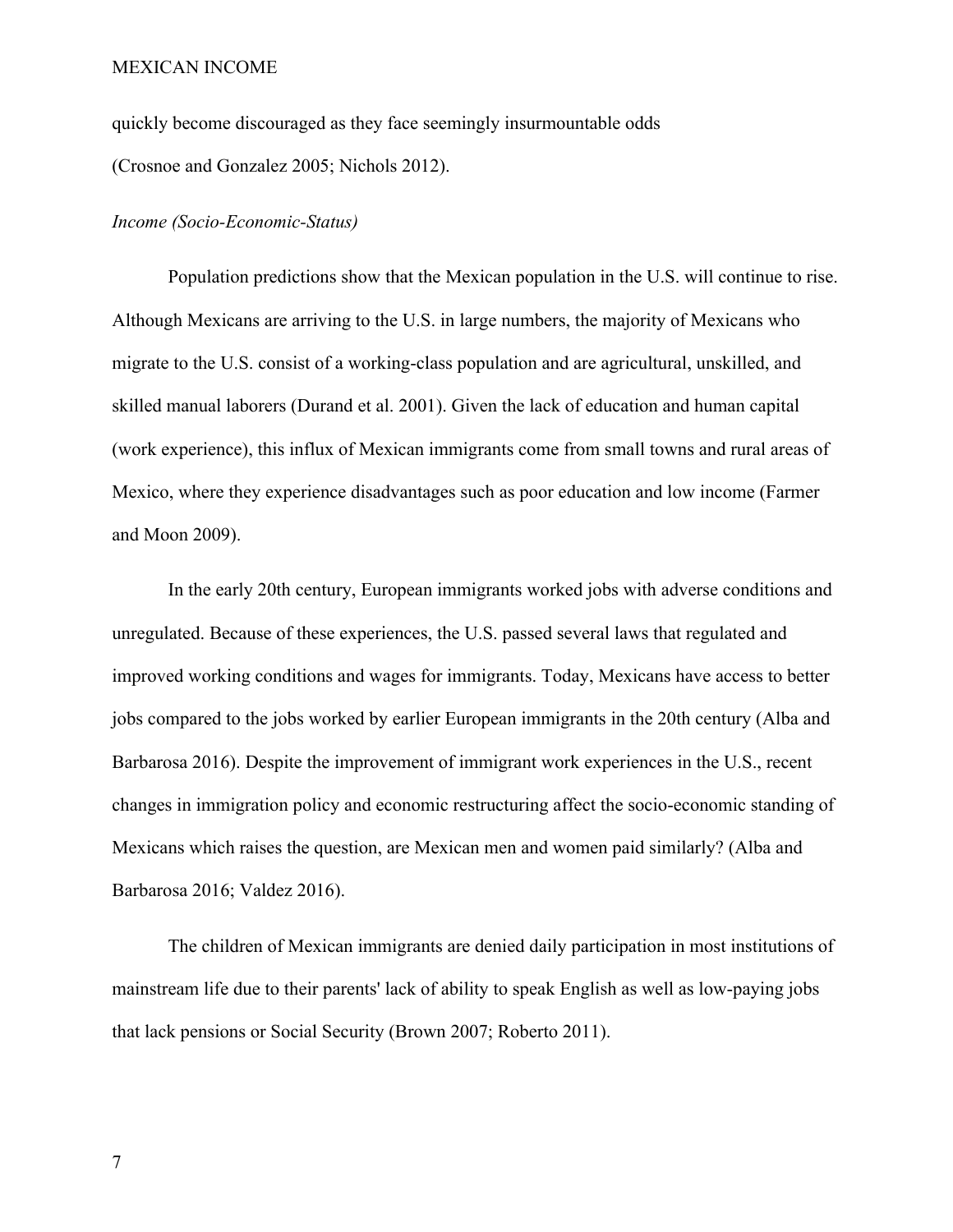Measures of assimilation include language acquisition, marital status, educational, and residential patterns (Sánchez 2018). Homeownership is one significant indicator of assimilation. When an immigrant family owns a house, this shows that their income is significant enough to afford the house as well as remaining with their family in the U.S. (Ellis, Wright and Parks 2006; Sánchez 2018). Mexican immigrants have higher rates of homeownership than U.S. born Mexicans (Sánchez 2018).

#### METHODS

Data from this article has been generated by the General Social Survey (GSS). This data was collected from surveys and interviews. Respondents were selected through a probability design that selected individuals across the U.S at random. Individuals that were sampled are 18 years or older who speak English or Spanish and are non-institutionalized. I will only focus on data collected in 2018. The response rate for data collected in 2018 was about 60 percent out of a total of 5200 people sampled (Smith, Davern, Freese and Morgan 2018). For further information on how the data were collected, visit the General Social Survey, data explorer (2018) website, available online at http://gss.norc.org/.

For this data set, the unit of analysis is individual people. I used the ethnicity variable to create a subset of Mexican ethnicity, which gave me a sample size of 163 cases. There were a few missing cases, where I choose to exclude these missing cases since it would have not significantly impacted my data.

My dependent variable, size, was coded in the thousands. This variable was collected by interviewers giving an exact number of residents which provides the actual size of the place of the interview. My independent variable, income, was measured by adding the total income of the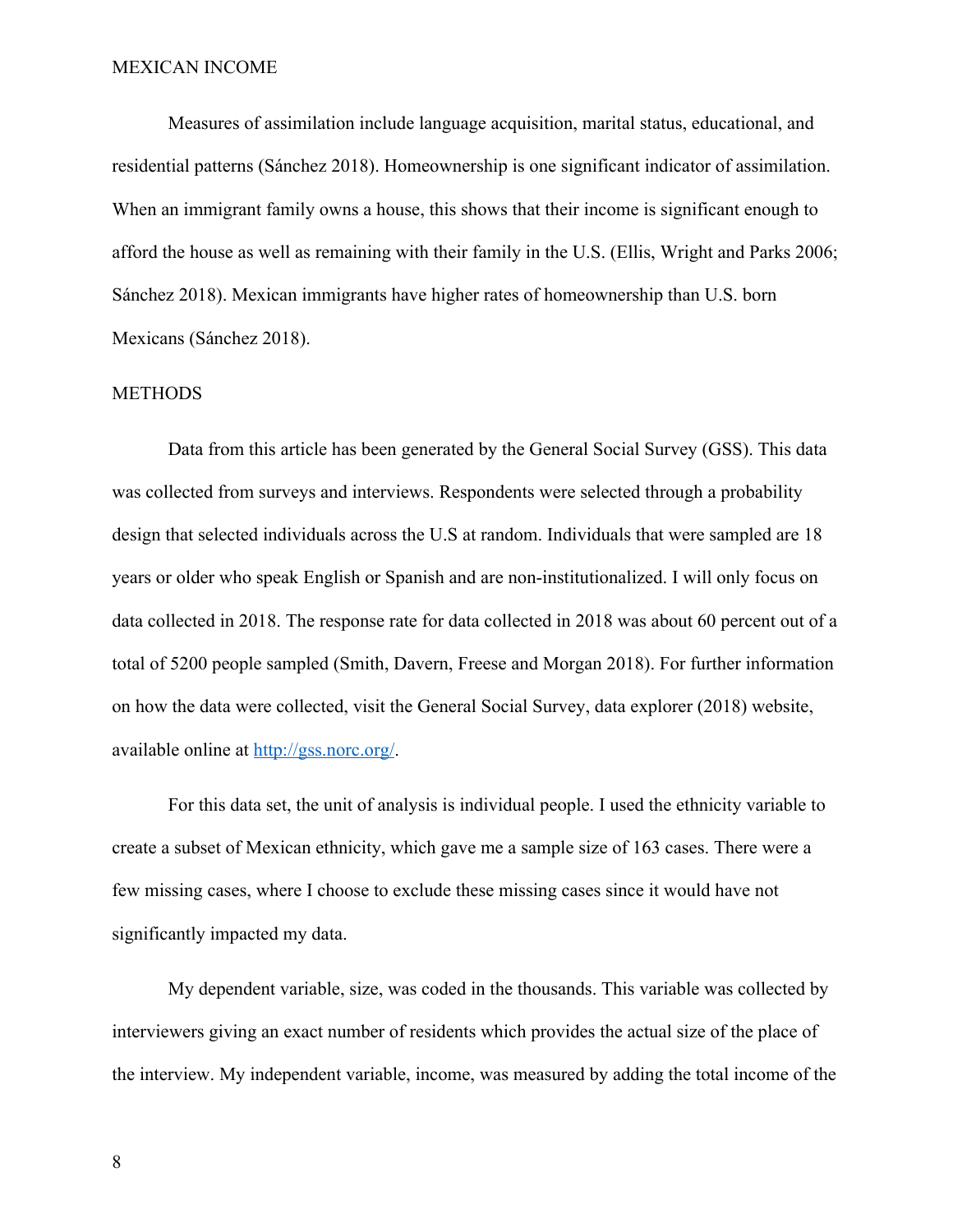respondent's family. It was recorded in intervals of thousands which made me recode the values into midpoint values. Values such as "\$1,000 to \$2,999" were recoded into "\$1,500."

The variables I decided to control for are ethnicity, age, sex, and the highest year of school completed. I used ethnicity which asks, "From what countries or part of the world did your ancestors come?" Since this article focuses on only Mexicans, I created a subset which excluded all values for the ethnicity variable except for Mexican. The second variable I controlled for is age. This variable was collected by the interviewer asking the date of birth rather than the age of the respondent. There were a few missing cases where I choose to delete the few missing cases. The third control variable is sex. Since sex is a dichotomous variable, I had to dummy sex into the following: 0-Men, 1-Women. This variable has no missing cases.

My last control variable is education, which was collected by asking the following questions, "What is the highest grade in elementary school or high school that the respondent finished and got credit for?" The values for education were in numerical value such as 1, 2, 3…etc. into a continuous variable that containts up to 20 different values. These values represent the number of educational years the respondent completed. There were a few missing cases and I choose to remove the missing cases since it was not a significant number.

## FINDINGS

#### *Univariate Results*

Figure 1 shows the distribution of the independent variable, the respondent's total family income. It shows at least 14 percent of respondents earn about \$67,500. Another 11 percent earn \$45,000 or \$82,500. According to Table 1, the median for the family income of the respondent is \$45,000. The mean for family income is \$54,642.64. Furthermore, the standard deviation for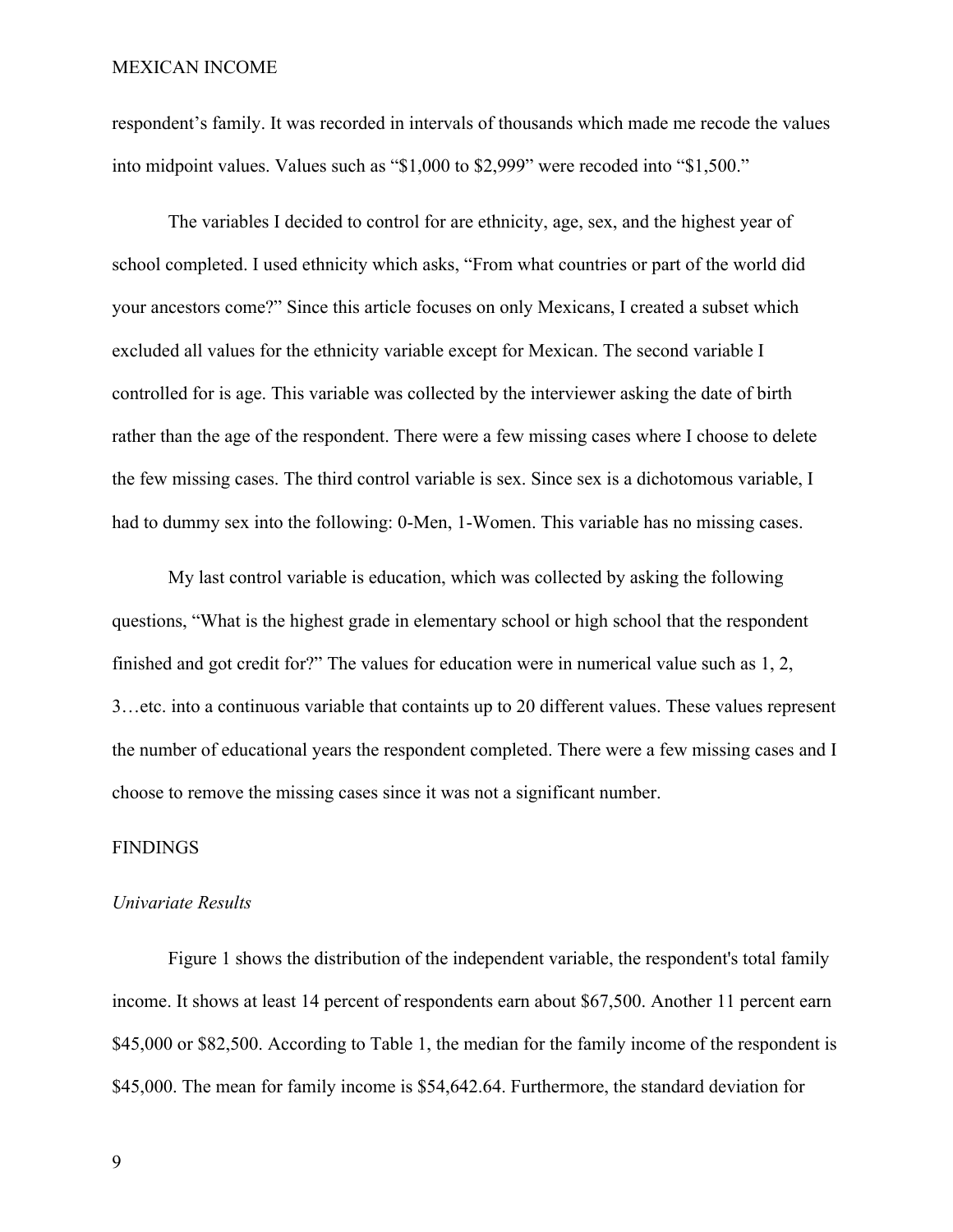family income is \$38,803.97. These numbers mean that approximately two-thirds of the sample earn an income between \$15,838.67 and \$93,446.61. Although Table 1 demonstrates a range of income between \$15,838.67 and \$93,446.61, Figure 1 shows that income is more widespread among Mexicans.

\*\*\*Insert Figure 1 about here\*\*\*

\*\*\*Insert Table 1 about here\*\*\*

Figure 2 shows the distribution of respondents' age. Age is a control variable. It demonstrates that no age group in the sample passes five percent. According to Table 1, the average age of respondents is about 41 years. The median age in this sample is 39 years. The standard deviation is about 14 years of age. The deviation means that approximately two-thirds of the sample age group falls between 27 and 55 years of age. Despite the range for age, Figure 2 also shows a significant percentage of respondents who are above 55 years of age.

# \*\*\*Insert Figure 2 about here\*\*\*

Figure 3 shows the distribution of the second control variable, the respondent's highest year of school completed. It shows that nearly 30 percent of respondents completed grade 12, which describes the median. The mean for this sample is also nearly 12 with a deviation of four. The mean shows that in this sample, approximately two-thirds of respondents have completed anywhere between 8 to 16 years of education. Figure 3 does reflect the findings given in Table 1 that there is a concentrated number of respondents who have completed an education level of a high school graduate or higher. Despite this, Figure 3 does show that there is a percentage of Mexicans who are high school dropouts.

\*\*\*Insert Figure 3 about here\*\*\*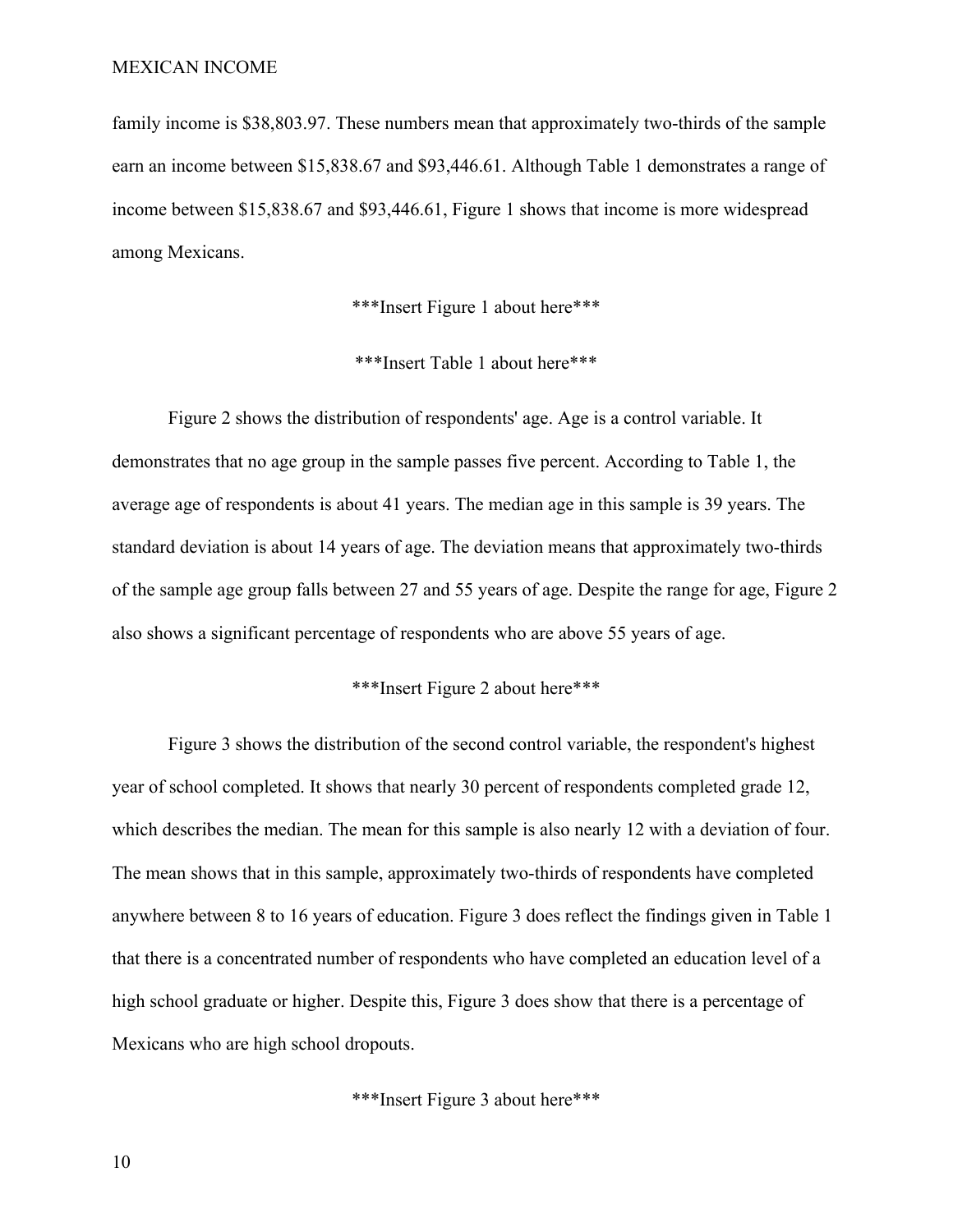Figure 4 shows the distribution of the third control variable, the respondent's sex. It suggests that 57 percent of respondents are women and 43 percent are Men.

# \*\*\*Insert Figure 4 about here\*\*\*

Figure 5 shows the distribution of the dependent variable, size in thousands. It shows there is no population size above five percent. The average size is 551,000. The median for size is 83,000. Furthermore, the median is significantly smaller than the mean which suggests the distribution of size is skewed to the left. The standard deviation is 964,000. The deviation suggests that respondents live in a population size area approximately between zero and 1,515,000. Based on the graph, there is more of a disparity among population size area. There is no categoric value that displays a population size area higher than five percent.

\*\*\*Insert Figure 5 about here\*\*\*

#### *Bivariate Results*

Table 2 shows a correlation table between Family Income and all variables. None of the variables show signs of multicollinear results. Four variables demonstrate a statistically significant relationship at the  $p < .05$  level. Family income has a statistically significant relationship between sex and education. The significance between family income and sex is a weak and negative correlation. This correlation shows that if the respondent identifies as a woman, then their income will be lower. The significance between family income and education is also weak but a positive correlation, which means that if the respondent has a higher level of education, then their income will also be higher. The significance between size and education is weak and negative. The correlation shows that if size increases, then the level of education will be lower. There is also another weak and negative correlation between age and education. This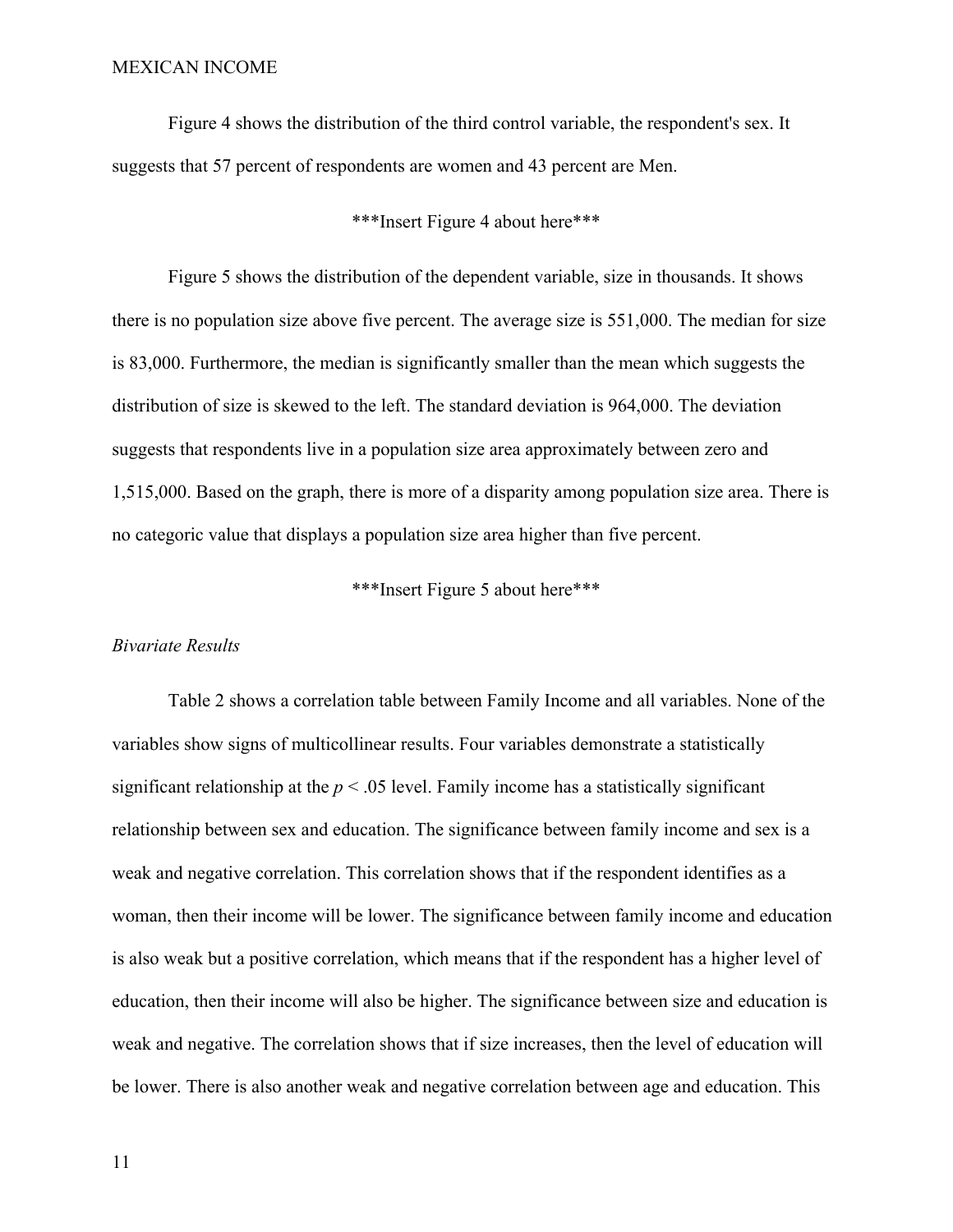correlation shows that the older the respondent is, the lower their level of education will be. There is no statistical significance between size and age, size and women, age and women, education and women, family income and age, family income and size.

\*\*\*Insert Table 2 about here\*\*\*

#### *Multivariate Results*

Table 3 shows the regression of family income on size, age, sex and education. The multivariate regression equation is significant at the  $p < .05$  level ( $F = 8.617$ ). The *R*-squared shows that 18 percent of the variance in family income can is explained by size, age, sex and education. My independent variable is not significant, which means size has no significance on family income. The only significant variables on family income are sex and education. If the respondent is a woman, their family income was \$15,981 less than men's family income. For each year of education the respondent has completed, their family income was \$4,208 more.

The unstandardized coefficient for the sex variable shows that women's families earn a significant \$15,981 less than men's families. Although that is a high number, the standardized beta coefficient indicates that education has a stronger and more significant impact on income than sex.

#### \*\*\*Insert Table 3 about here\*\*\*

#### DISCUSSION

This study analyzes income based on the population size area. The bivariate results (table 2) are consistent with the multivariate results (table 3). Both analyses demonstrate that there is no statistical significance between family income and population size area. Based on the findings,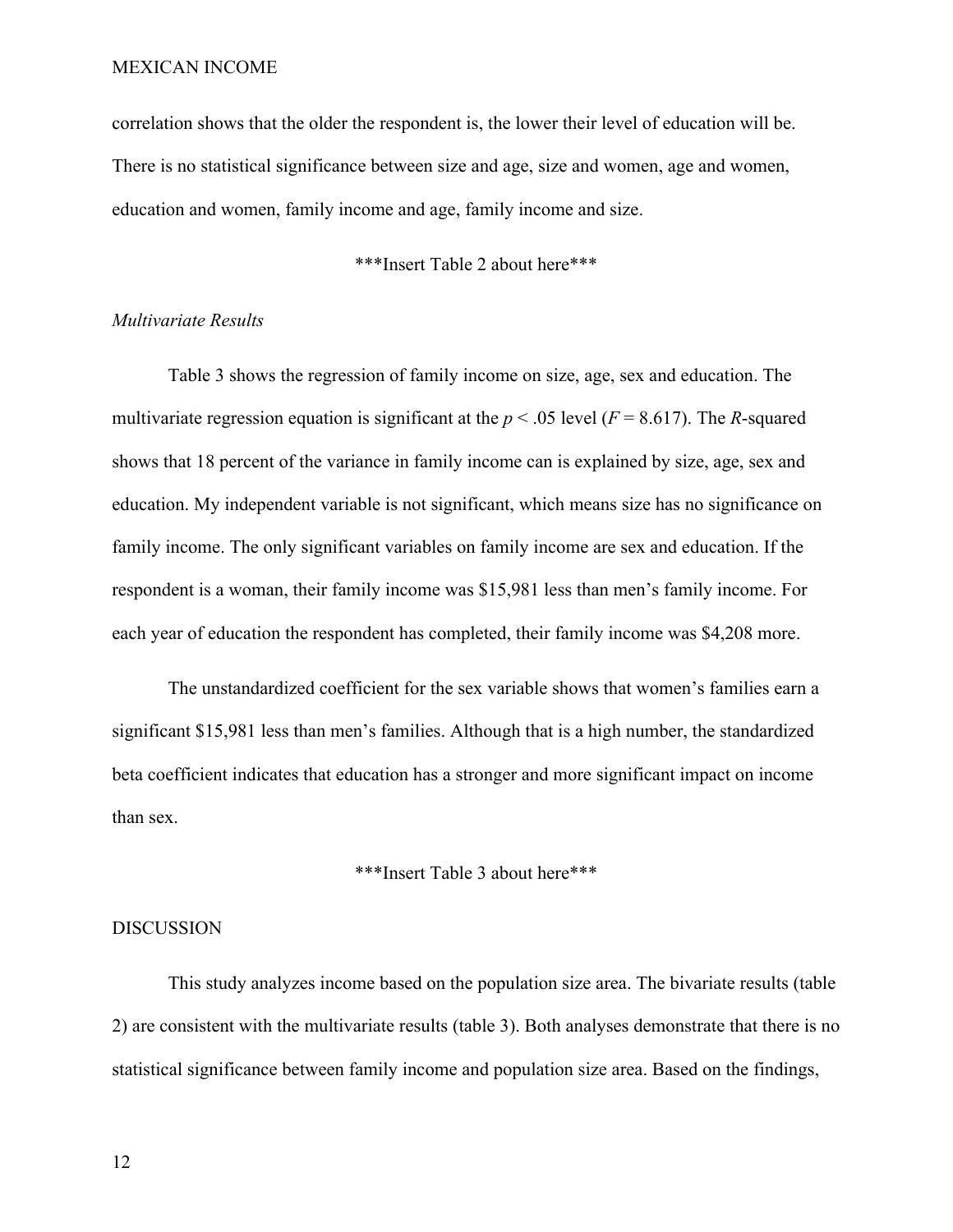the original hypothesis is rejected as population size area has little significance to no impact on the income of Mexicans, but rather sex and education. The findings are also consistent with previous literature which indicates Mexican assimilation is not necessarily affected by where they migrate but rather through education (Alba and Nee 1997; Estrada 2013; Jargowsky 2009; South et al. 2005).

A possible reason why population size area is not significant when analyzed with family income (table 3) is that Mexicans are moving away from low poverty neighborhoods (Jargowsky 2009). The reasoning can imply that either Mexicans are moving to a suburban town where there is an increase in household income and a decrease of population size area or to an urban city where population size area and income are both high.

Across the U.S., Mexicans face significant prejudice from both non-Hispanic blacks and non-Hispanic whites, as they do not fit neatly into the pre-existing binary racial order in rural and small-town America (Gans 1992; Tran and Valdez 2017). Historically the U.S. has discriminated against any groups that have darker skin and who do not fit the typical characteristics of Anglo-Saxons, who are white and Christian. Mexico and the U.S. have always shared disputes over their shared 2,000-mile border and undocumented immigration. The Trump Era and its xenophobic policies exacerbate these issues. Policing and hyper surveillance is a reoccurring issue among minority neighborhoods to which Mexican neighborhoods are no exception.

#### **CONCLUSION**

This study was conducted to measure if the population area size would increase. I utilized the 2018 General Social Survey (GSS) for my data set. I used the ethnicity variable in the GSS to create a subset of respondents who identify as Mexican which led to a sample size of only 163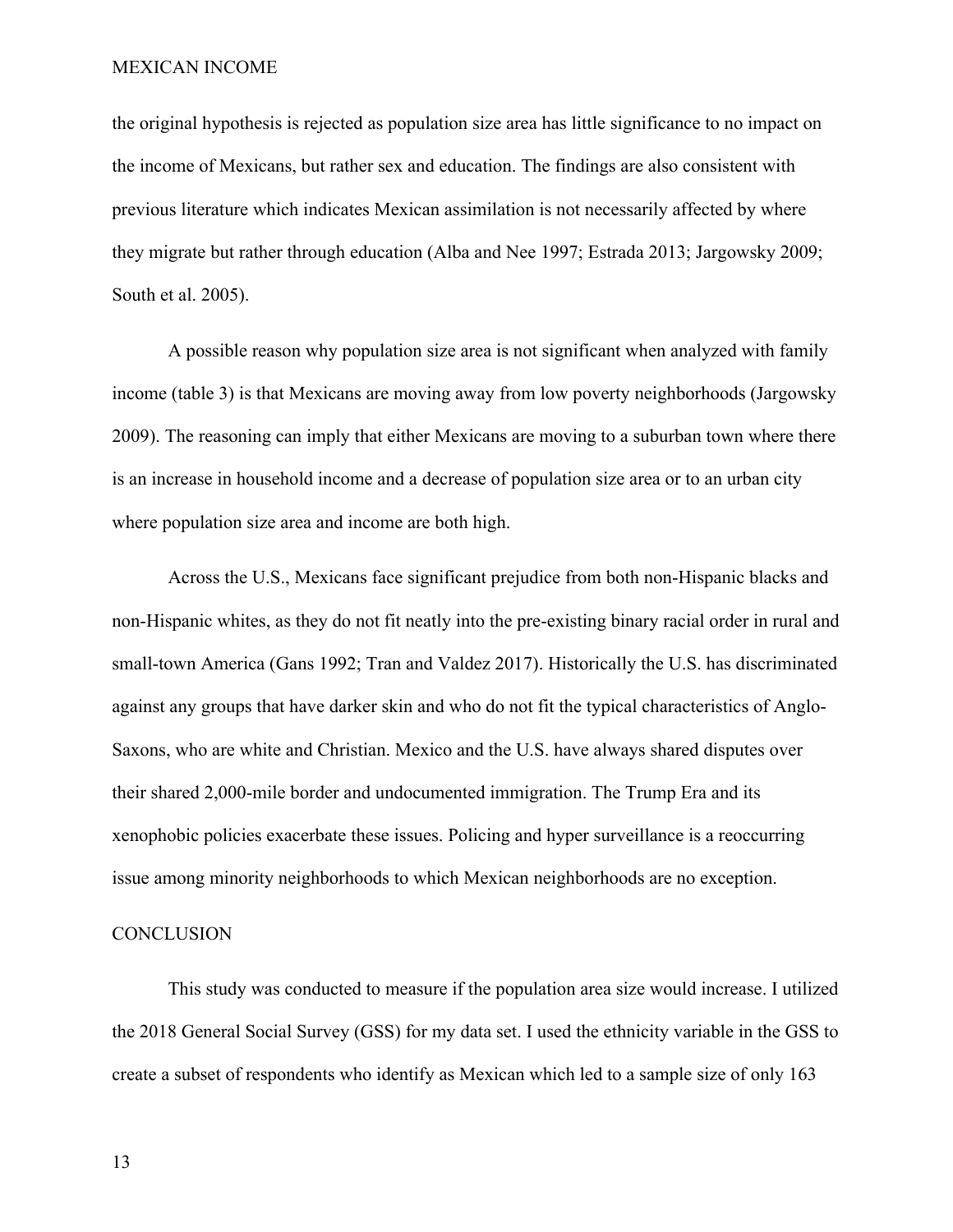respondents who are 18 years or older, speak English or Spanish and are non-institutionalized. Results indicate that population size area does not have an impact on income for Mexicans. Therefore, I must reject my hypothesis which states that the bigger the population size area Mexicans reside in, the higher the income will be. The findings also show that education and sex have a more significant impact on income for Mexicans. The significance of both variables reveals that woman respondents had significantly lower family income. In this case, there is a possibility that women respondents were single-headed households. Furthermore, completing a higher education degree will result in higher income.

#### *Limitations*

Although this study focused on the effect of population size area on income for Mexicans, it did not answer my original research question which is the following: will Mexicans earn a higher income if they reside in large populated size area such as an urban city?

The sample used for this study is very small and only included 163 individual respondents. Since my sample size was considerably small, it limited my usage of variables that I was able to use in terms of the degree of freedom.

The variables I used were size, income, ethnicity, education and sex. The size variable measures the number of people living in the area the respondent lived in but did not state if the respondent lived in an urban or suburban residence. Therefore, the findings did not reflect my original comparison of urban vs. suburban.

The income variable asked what the respondent's total family income was, from all sources. The wording of the question indicates the respondents may have included their married partner, siblings, parents, cousins or anyone living under the same household as part of the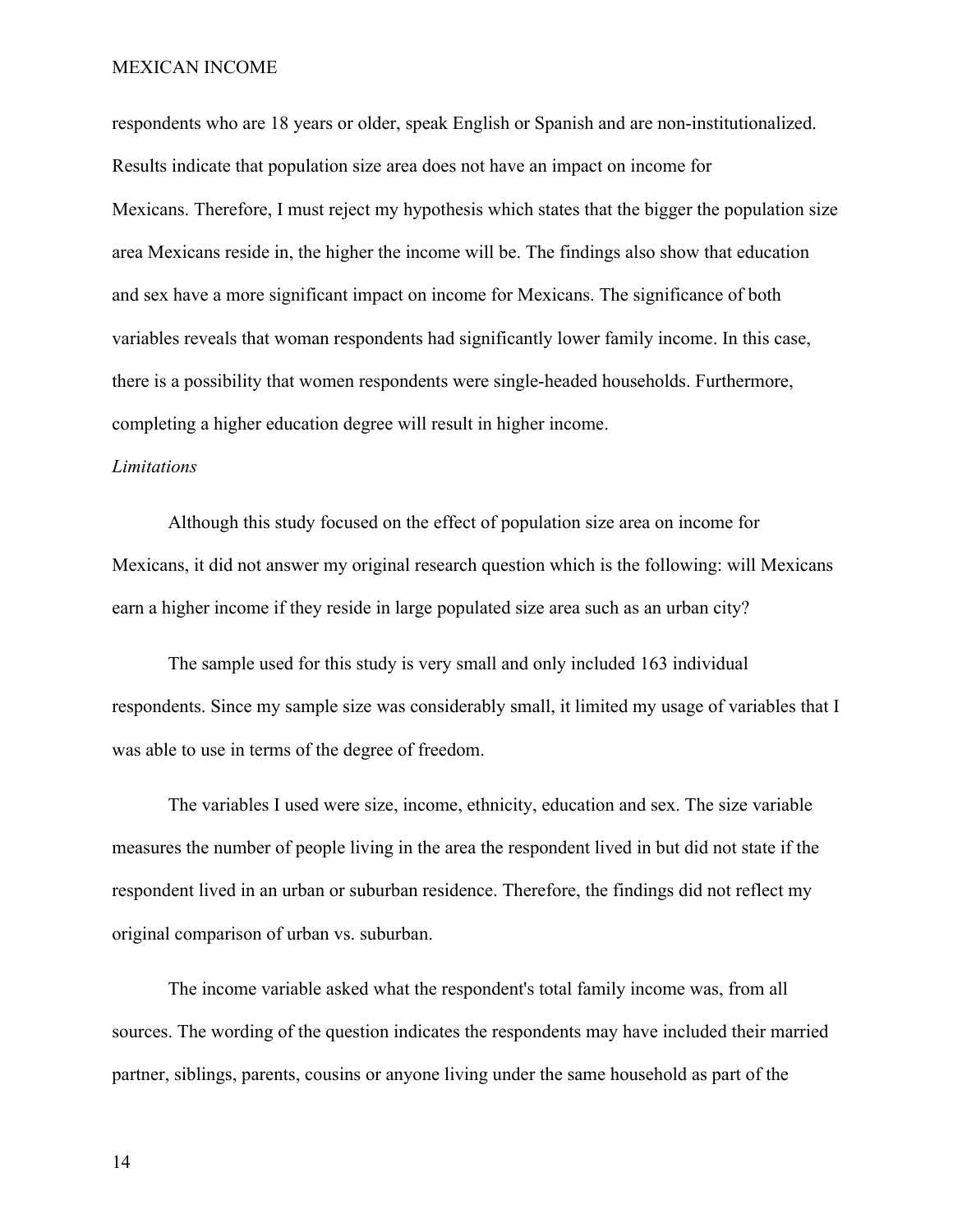family income. The following also is included within the family income variable: interest or dividends, rent, Social Security, other pensions, alimony or child support, unemployment compensation, public aid (welfare), armed forces, or veteran's allotment. The variable for income does not consider employment as your only source of income.

The ethnicity variable only asked if the respondent identified as Mexican but did not ask about the respondent's legal status which means that the respondent can either be a U.S. citizen or not. The data includes undocumented respondents, U.S. Citizens, first-generation, second or later generation and or mixed race. Due to this, I included literature that took into account various generations as well as documentation status.

Including respondents who are not U.S. citizens can skew the data. Typically, undocumented immigrants tend to obtain low paying jobs such as farming and agriculture which explains why there are respondents who have extremely low income. Future generation Mexicans tend to have higher income due to their educational obtainment which figure 1 demonstrates the disparity of income among Mexicans. Also, the legal grade at which any student in the U.S. can drop out of school is after 10<sup>th</sup> grade. Since there is a mixture of U.S. born Mexicans and Mexican immigrants, the education variable demonstrates there is a hand full of respondents who have an education of  $10<sup>th</sup>$  grade or bellow. Obtaining an educational level below the  $10<sup>th</sup>$  grade can imply that the respondent is an immigrant not born in the U.S.

Median family income is typically higher than the median individual income because of the composition of households. Family households tend to have more people, and more of those members are in their prime earning years. The drawback of using family income measures is that they disregard persons living in nonfamily households, who tend to be disproportionately young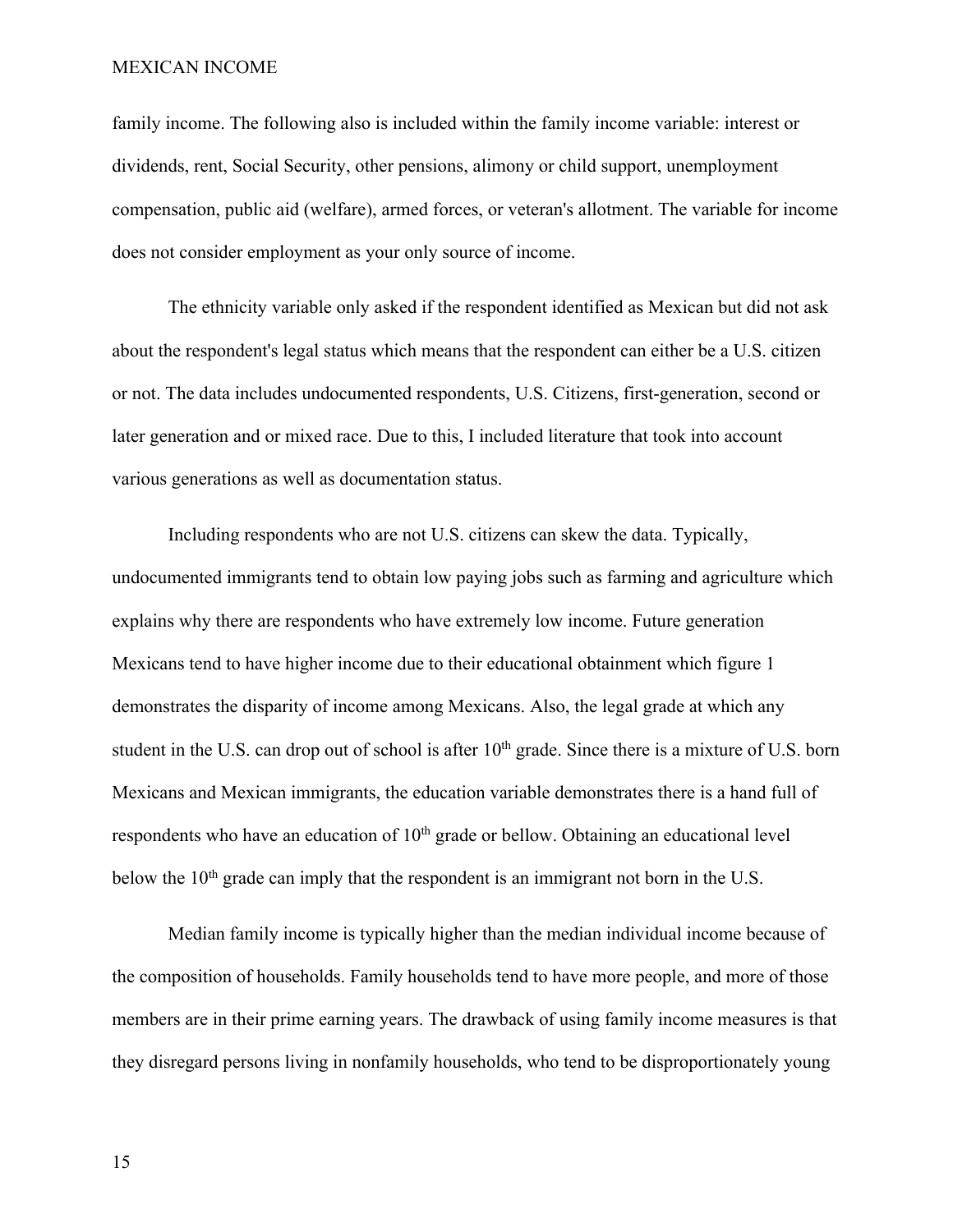or old. Also, family income does not take into consideration of whether the respondent's family only includes single-parent mother's or father's or foster families.

Although the variable sex itself did not present any direct limitations, gender roles in the U.S. do have a significant impact on women. In the U.S., women tend to obtain low paying jobs and sometimes when married, they take on the role as the stay at home mom or homemaker. Obtaining these roles impacts the family income for women, as shown in table 3, where it indicates that compared to men's families, women's families make around \$16,000 less than men. On the other hand, women with higher educational occupations can result in finding a spousal partner with higher education as well which allows women to rely on their spouse's income.

Another limitation is the respondent's parent occupation. For future generation Mexicans, their parents may have obtained jobs that had a higher income compared to first-generation Mexicans whose parents most likely worked in a minimum wage or low paying job. Based on parent's occupation, this may have a positive or negative impact on the outcome of their children's education as immigrant parents typically want their children to obtain a high school degree where a parent with a higher occupation may want their child to perform higher and obtain a college or graduate degree. Pointed out in the study conducted by Estrada (2013), Mexican children of immigrant families living in the region of Los Angeles feel pressured to financially support their family which results in the child dropping out of school and start street vending.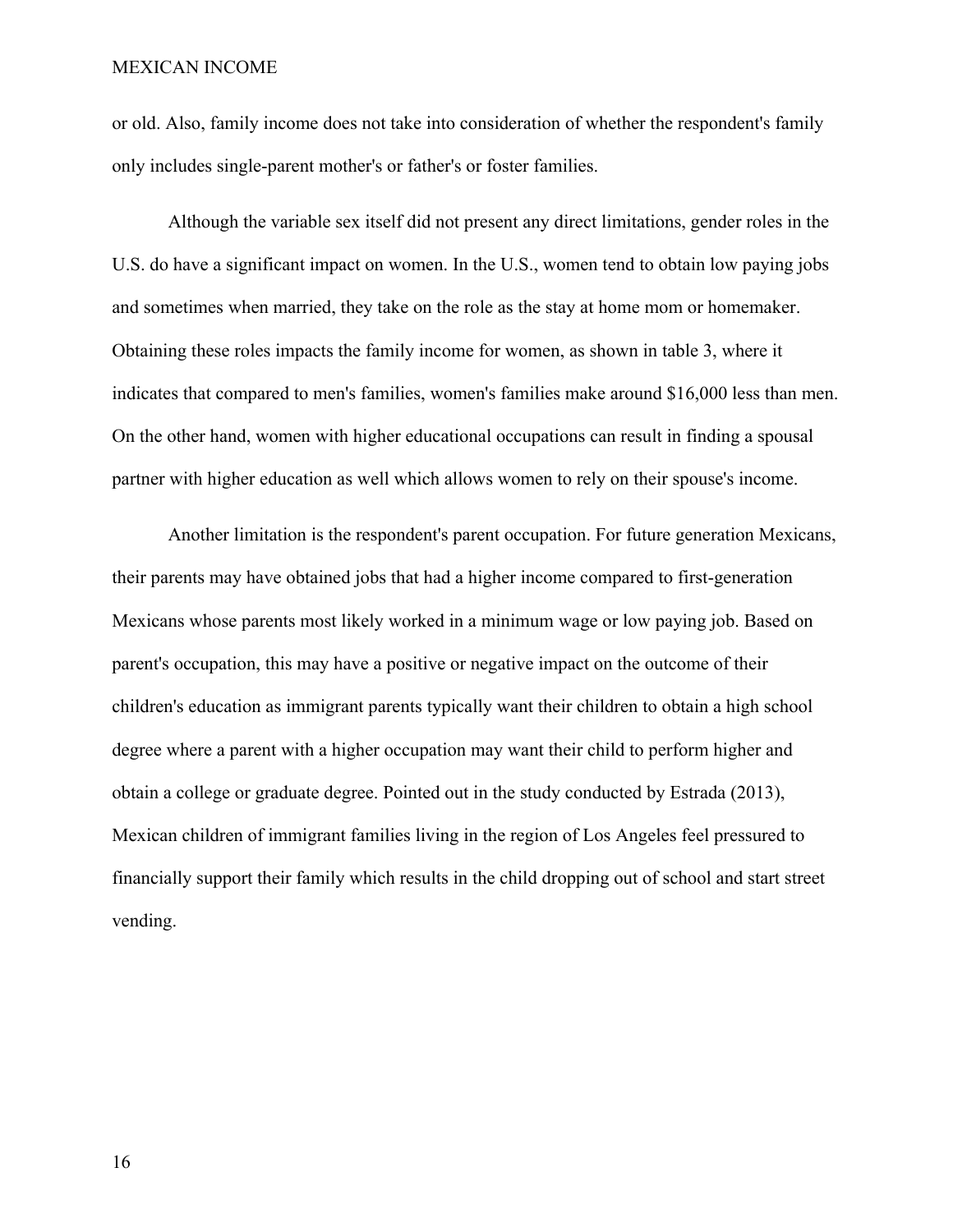#### REFERENCES

- Alba, Richard, and Guillermo Yrizar Barbosa. 2016. "Room at the Top? Minority Mobility and the Transition to Demographic Diversity in the USA." *Ethnic and Racial Studies* 39(6):917-938.
- Alba, Richard, and Victor Nee. 1997. "Rethinking Assimilation Theory for a New Era of Immigration." *International Migration Review* 31(4):826-874.
- Brown, Susan K. 2007. "Delayed Spatial Assimilation: Multigenerational Incorporation of the Mexican-Origin Population in Los Angeles." *City and Community* 6(3):193-209.
- Crosnoe, Robert, and Lorena Lopez-Gonzalez. 2005. "Immigration from Mexico, School Composition, and Adolescent Functioning." *Sociological Perspectives* 48(1):1-24.
- Durand, Jorge, Douglas S. Massey and Rene M. Zenteno. 2001. "Mexican Immigration to the United States: Continuities and Changes." *Latin American Research Review* 36(1):107- 127.
- Ellis, Mark, Richard Wright, and Virginia Parks. 2006. "The Immigrant Household and Spatial Assimilation: Partnership, Nativity, and Neighborhood Location." *Urban Geography*  $27(1):1-19.$
- Estrada, Emir. 2013. "Changing Household Dynamics: Children's American Generational Resources in Street Vending Markets." *Childhood* 20(1):51-65.
- Farmer, Frank L., and Zola K. Moon. 2009. "An Empirical Examination of Characteristics of Mexican Migrants to Metropolitan and Nonmetropolitan Areas of the United States." *Rural Sociology* 74(2):220-240.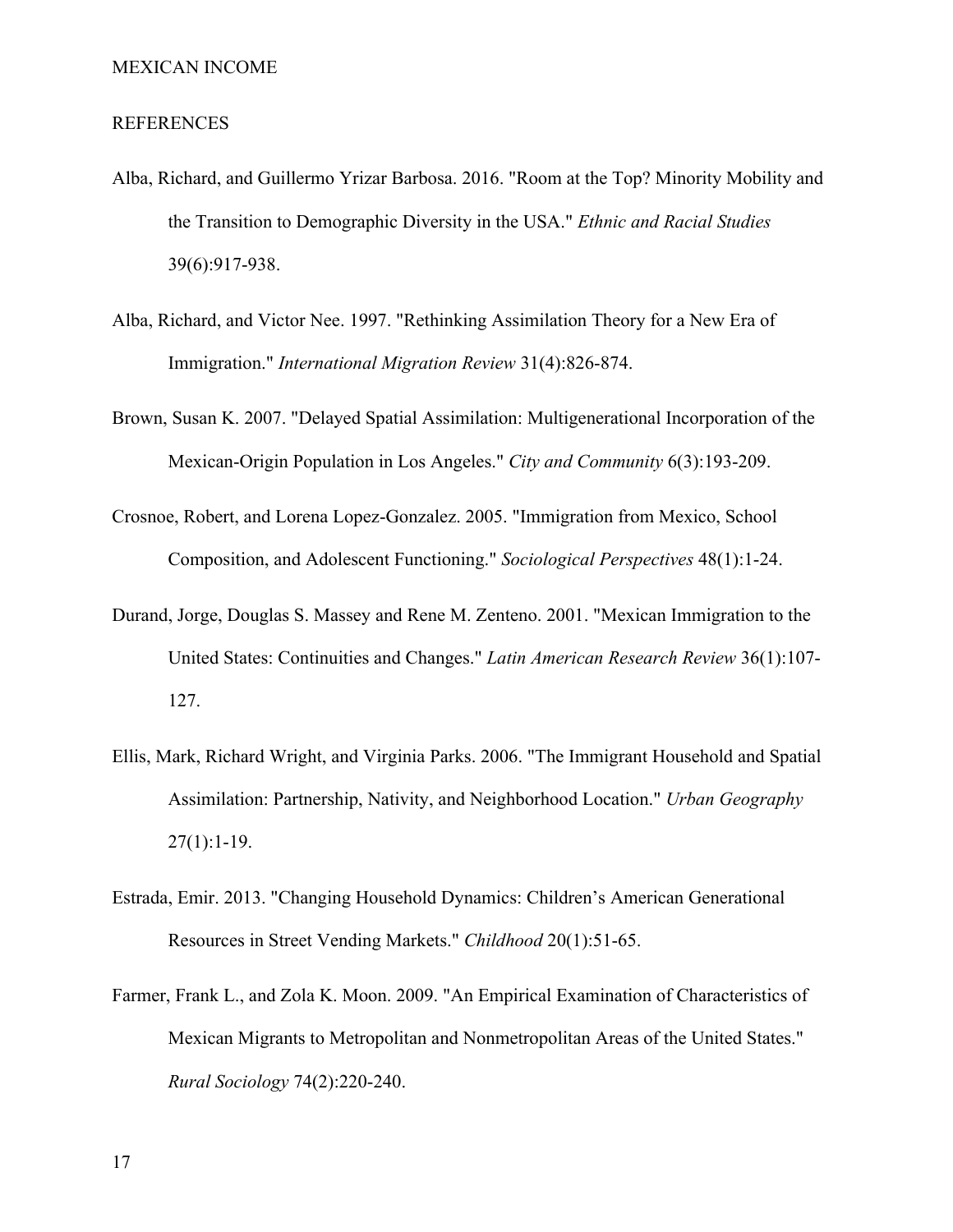- Gans, Herbert J. 1992. "Second‐Generation Decline Scenarios for the Economic and Ethnic Futures of the Post‐1965 American Immigrants." *Ethnic and Racial Studies* 15(2):173- 192.
- Jargowsky, Paul A. 2009. "Immigrants and Neighborhoods of Concentrated Poverty: Assimilation or Stagnation?" *Journal of Ethnic and Migration Studies* 35(7):1129-1151.
- Nichols, Sandra. 2012. "Children of Mexican Immigrants: Crisis and Opportunity." *Journal of Latino/Latin American Studies* 4(2):8-25.
- Park, Julie, Dowell Myers, and Tomás R. Jiménez. 2014. "Intergenerational Mobility of the Mexican‐Origin Population in California and Texas Relative to a Changing Regional Mainstream." *International Migration Review* 48(2):442-481.
- Portes, Alejandro, and Min Zhou. 1993. "The New Second Generation Segmented Assimilation and its Variants." *The Annals of the American Academy of Political and Social Science* 530:74-96.
- Rendall, Michael S., and Susan W. Parker. 2014. "Two Decades of Negative Educational Selectivity of Mexican Migrants to the United States." *Population and Development Review* 40(3):421-446.
- Roberto G. Gonzales. 2011. "Learning to Be Illegal: Undocumented Youth and Shifting Legal Contexts in the Transition to Adulthood." *American Sociological Review* 76(4):602-619.
- Sánchez, Luis. 2018. "Segmented Paths? Mexican Generational Differences in the Transition to First-Time Homeownership in the United States." *Journal of International Migration and Integration* 19(3):737-755.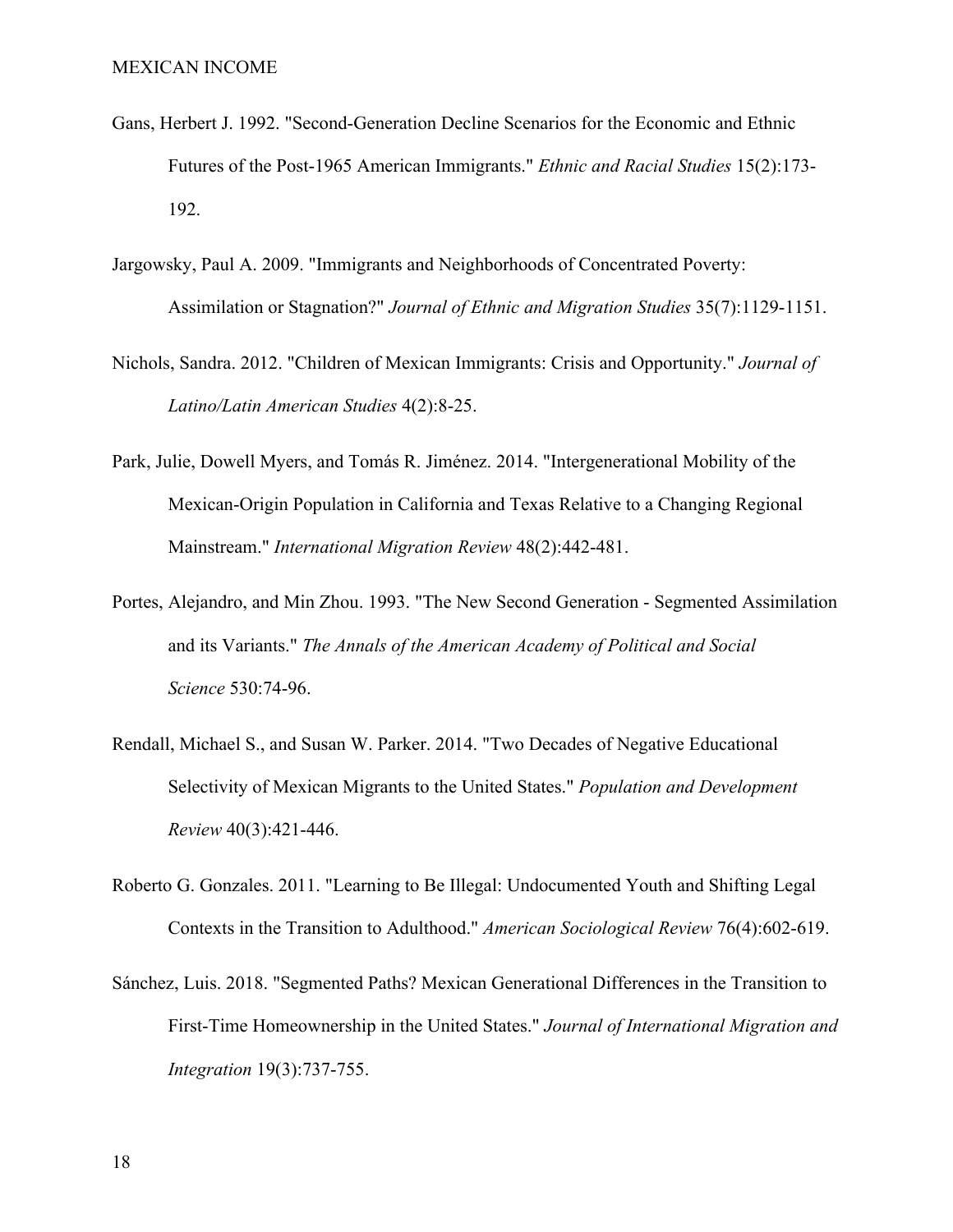- Smith, Tom W., Michael Davern, Jeremy Freese, and Stephen L. Morgan. 2018. *General Social Surveys, 1972-2018: Cumulative Codebook and Data File*. Chicago, IL: National Opinion Research Center. Data accessed from the GSS Data Explorer website at gssdataexplorer.norc.org.
- South, Scott J., Kyle Crowder, and Erick Chavez. 2005. "Geographic Mobility and Spatial Assimilation among U. S. Latino Immigrants." *International Migration Review* 39(3):577-607.
- Tran, Van C., and Nicol M. Valdez. 2017. "Second‐Generation Decline or Advantage? Latino Assimilation in the Aftermath of the Great Recession." *International Migration Review* 51(1):155-190.
- Valdez, Zulema. 2006. "Segmented Assimilation Among Mexicans in the Southwest." *The Sociological Quarterly* 47(3):397-424.
- Zhou, Min. 1997. "Segmented Assimilation: Issues, Controversies, and Recent Research on the New Second Generation." *International Migration Review* 31(4):975-1008.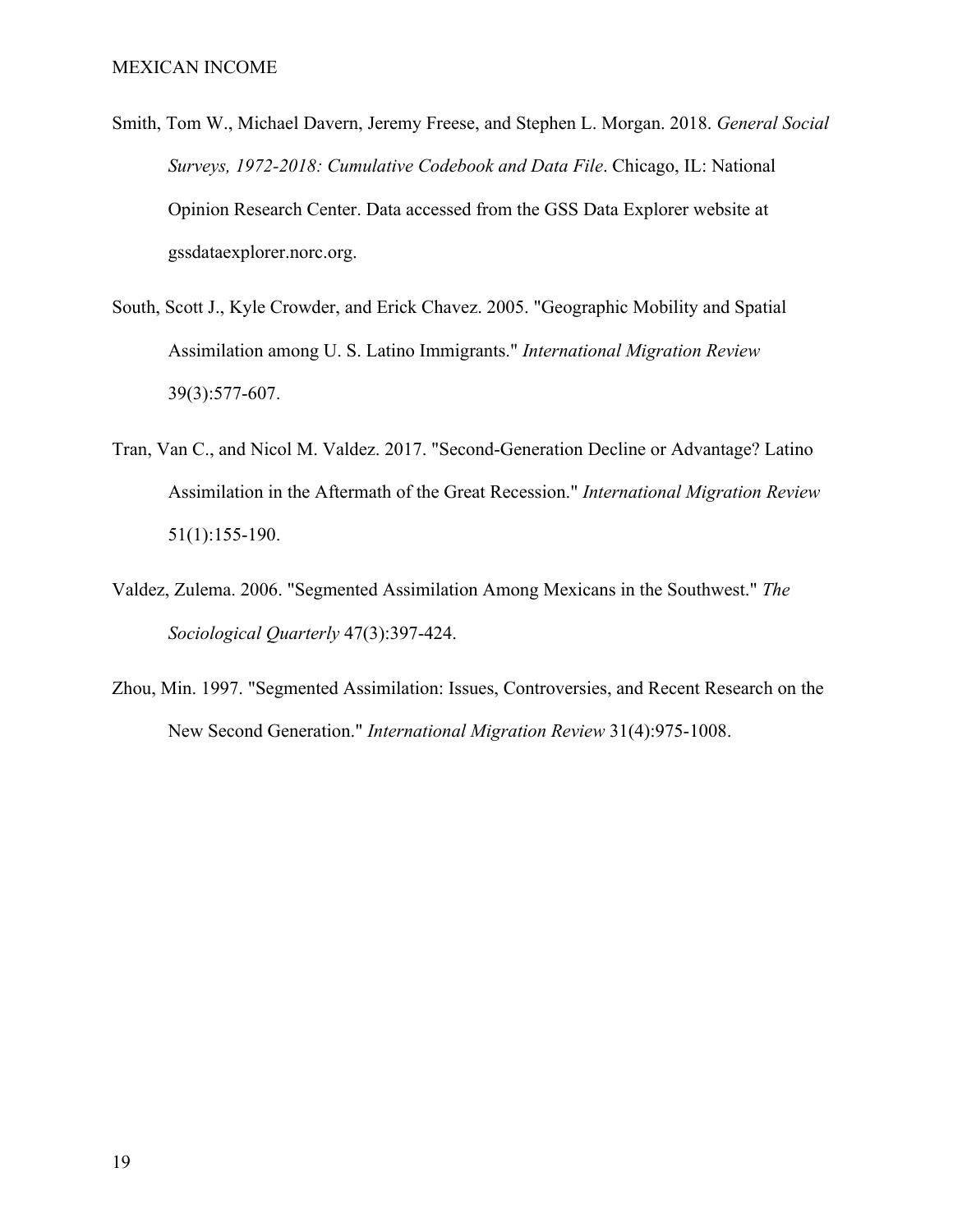| Variable      | Mean     | Median   | Std. Dev  |
|---------------|----------|----------|-----------|
| Family Income | 54642.64 | 45000.00 | 38803.965 |
| <b>Size</b>   | 551.36   | 83.00    | 964.037   |
| Age           | 40.93    | 39.00    | 14.161    |
| Women         | 0.57     | 1.00     | 0.496     |
| Education     | 11.88    | 12.00    | 3.563     |

Table 1. Means, Medians, and Standard Deviations for Variables  $(N = 163)$ 

Table 2. Correlations (*r*) between Family Income and Four Variables (listwise deletion, twotailed test,  $N = 163$ )

| Variable      | Size    | Age     | Women   | Education |
|---------------|---------|---------|---------|-----------|
| Family Income | $-.099$ | $-.047$ | $-181*$ | $.367*$   |
| Size          |         | .000    | .034    | $-183*$   |
| Age           |         |         | $-.052$ | $-.249*$  |
| Women         |         |         |         | .066      |

 $*_{p}$  < .05

| Table 3. Regression of Family Income |  |
|--------------------------------------|--|
| on All Variables ( $N = 163$ )       |  |

| Variable    | h            |          |
|-------------|--------------|----------|
| <b>Size</b> | $-.848$      | $-.021$  |
| Age         | 107.005      | .039     |
| Women       | $-15981.442$ | $-.204*$ |
| Education   | 4208.270     | $.386*$  |
| Constant    | 9937.733     |          |

 $*_{p}$  < .05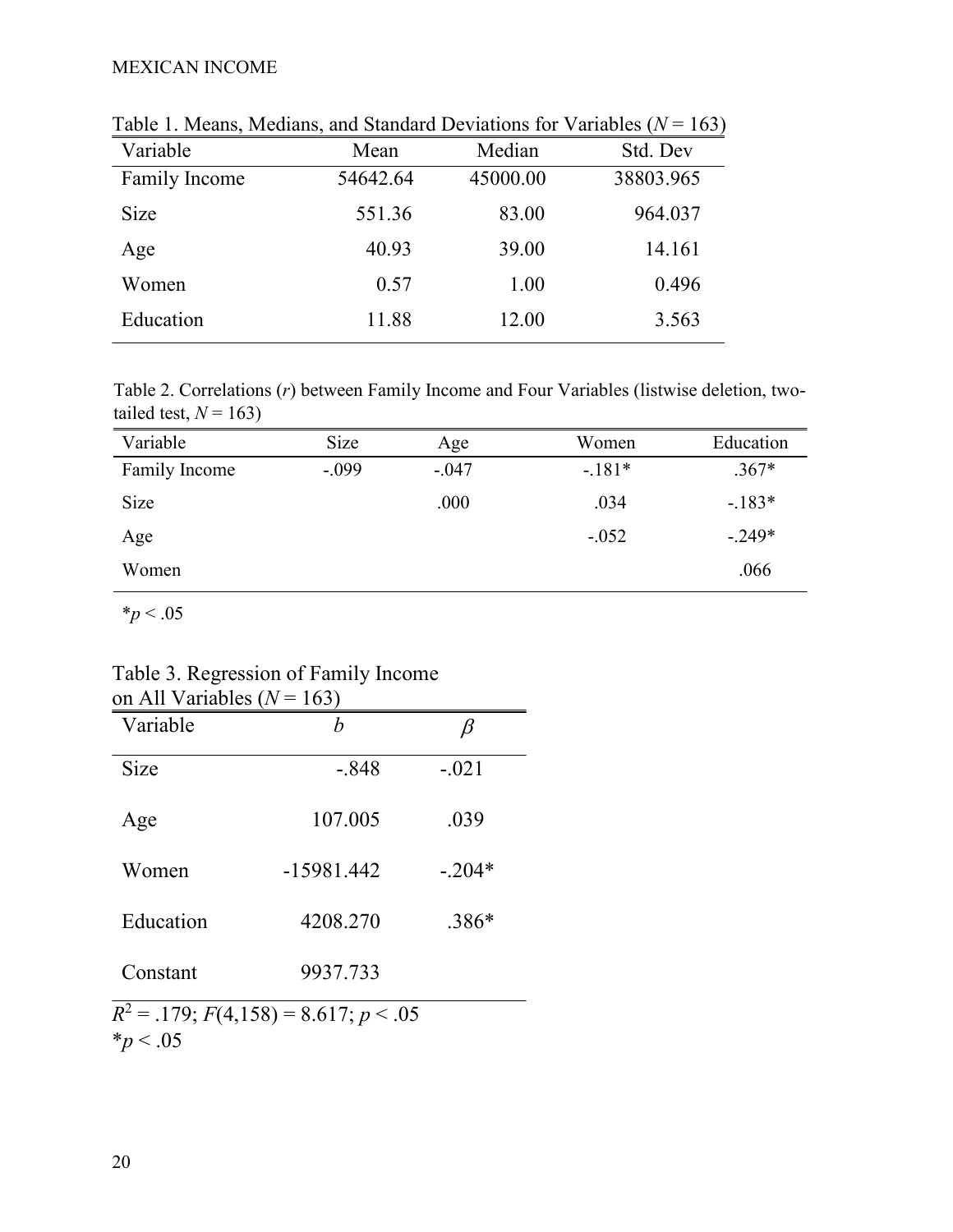

Figure 1. Histogram of Respondent's Family Income



Figure 2. Histogram of Population Size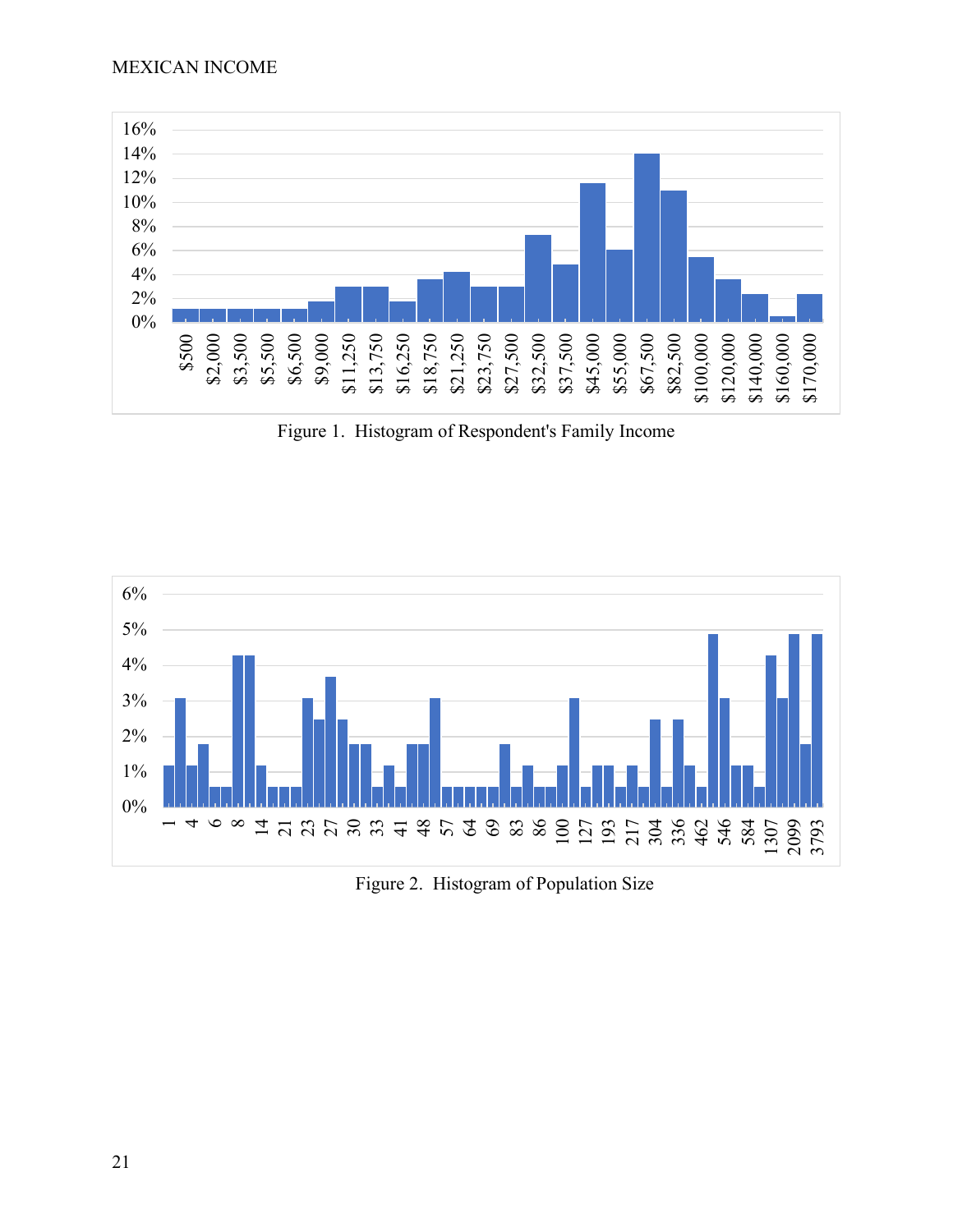

Figure 3. Histogram of Respondent's Age



Figure 4. Bar Chart of Respondent's Sex